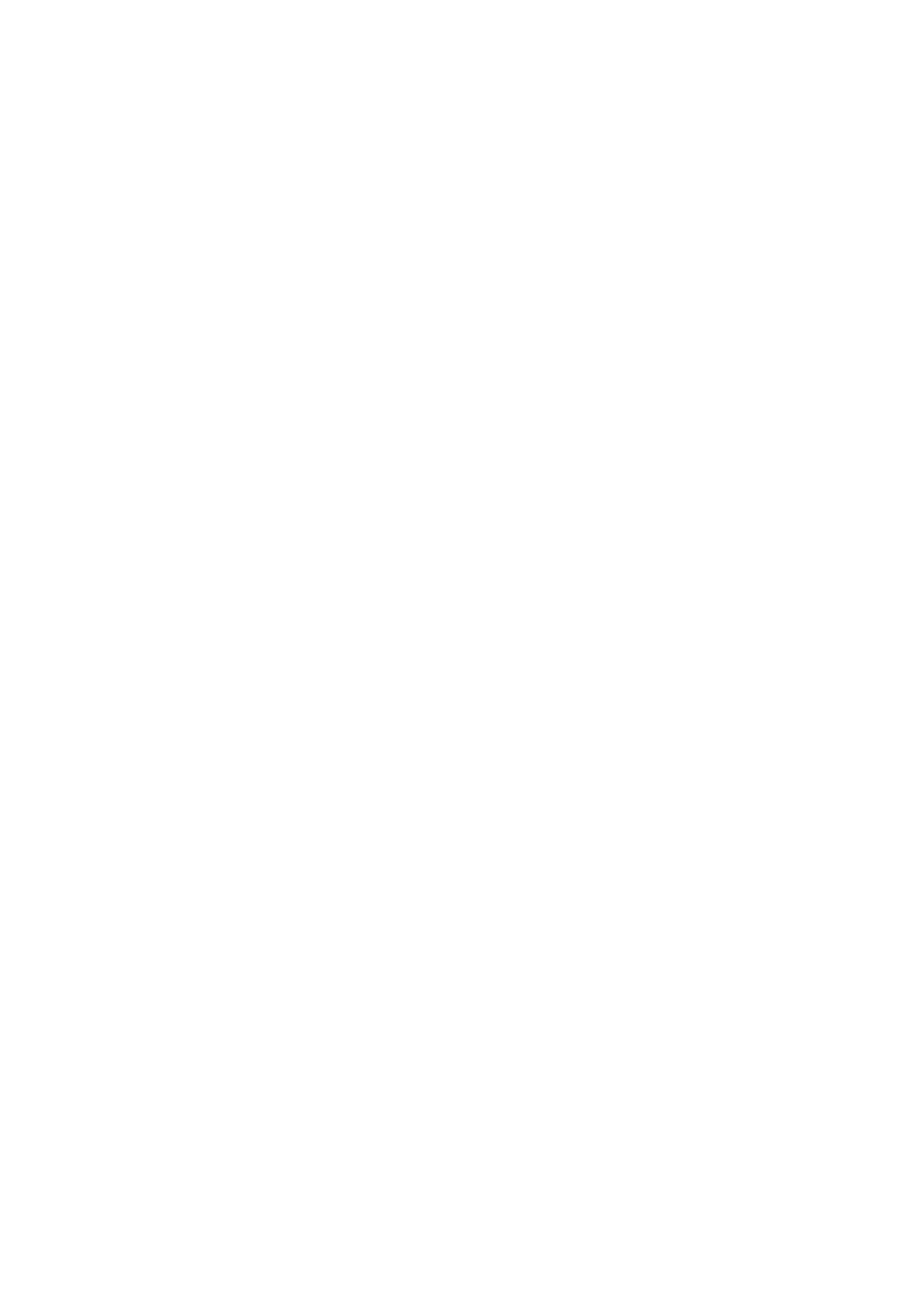**EUROPEAN UNIVERSITY INSTITUTE, FLORENCE DEPARTMENT OF POLITICAL AND SOCIAL SCIENCES**

*Federalism and Place-Equality Policies: A Case Study of Policy Design and Outputs*

**MARTA ARRETCHE**

EUI Working Paper **SPS** 2009/02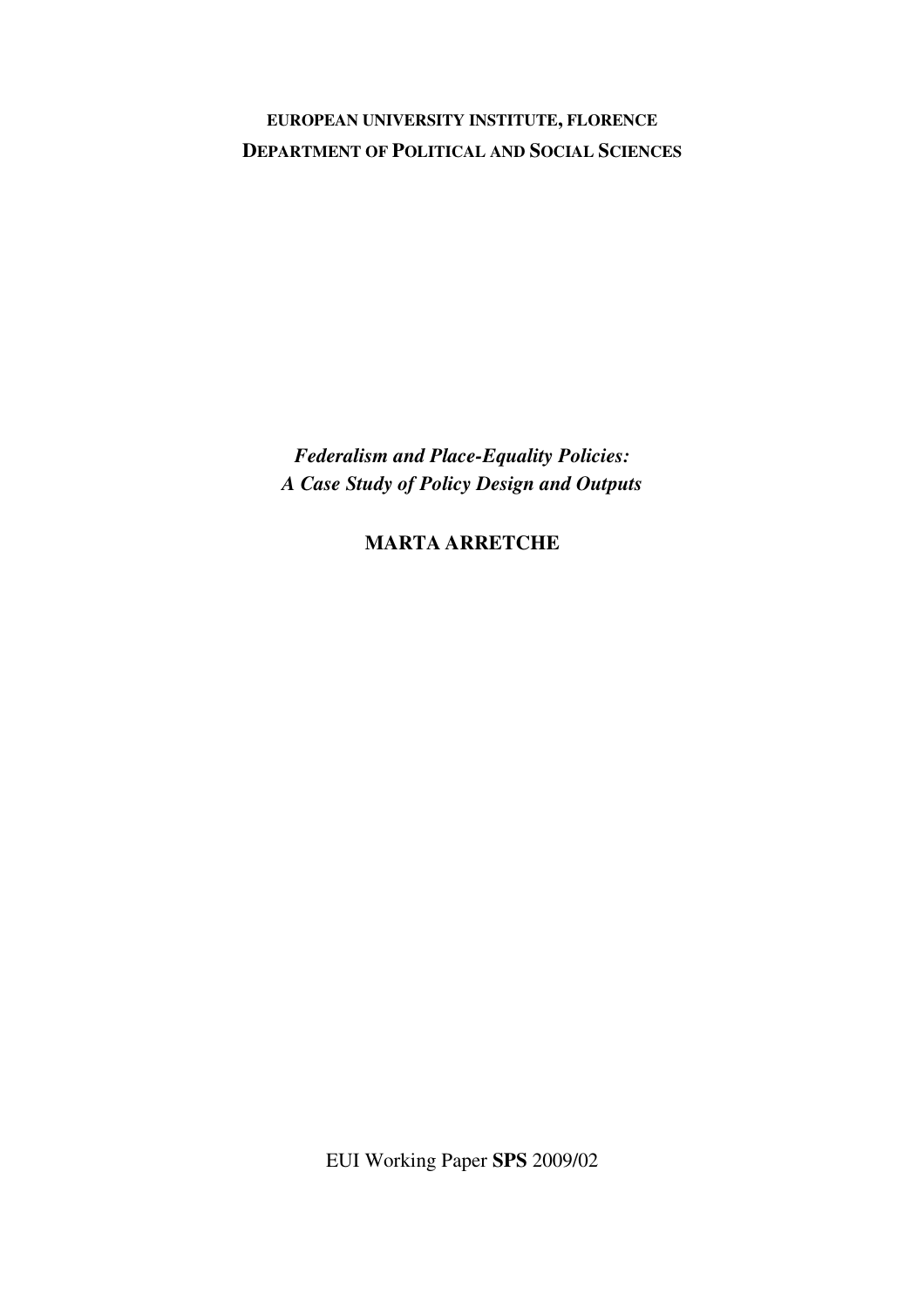This text may be downloaded for personal research purposes only. Any additional reproduction for other purposes, whether in hard copy or electronically, requires the consent of the author(s), editor(s). If cited or quoted, reference should be made to the full name of the author(s), editor(s), the title, the working paper or other series, the year, and the publisher.

The author(s)/editor(s) should inform the Political and Social Sciences Department of the EUI if the paper is to be published elsewhere, and should also assume responsibility for any consequent obligation(s).

ISSN 1725-6755

© 2009 Marta Arretche

Printed in Italy European University Institute Badia Fiesolana I – 50014 San Domenico di Fiesole (FI) Italy www.eui.eu cadmus.eui.eu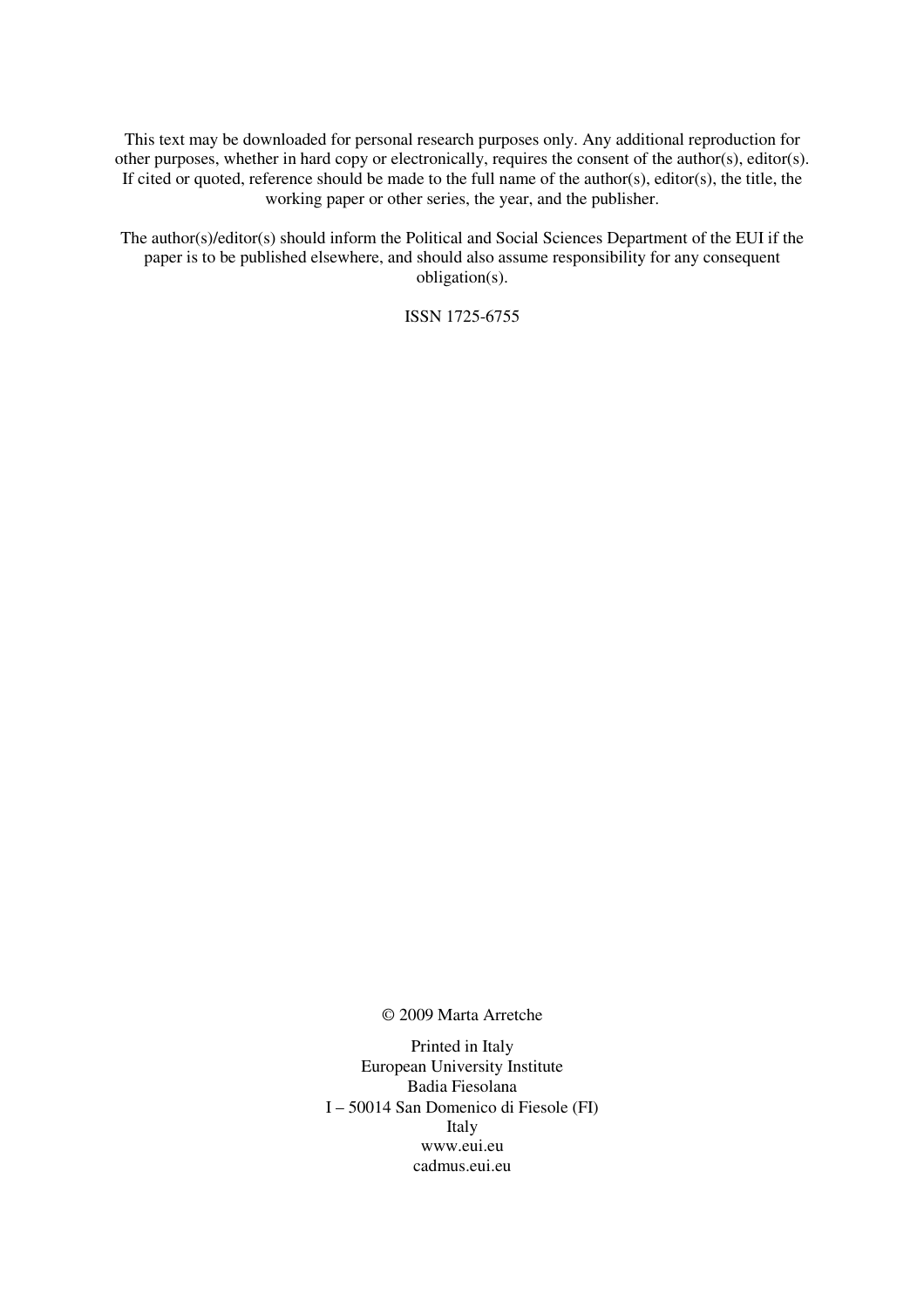# **Abstract**

This paper aims at exploring the relationship between federalism and place-equality policies It examines the origins, rules, and outcomes of national policies toward place equality in federal polities by means of a case study on Brazil.

An extensive data set of all local government revenues and expenditures between 1996 and 2006 is examined, spanning two local government terms (1997-2000 and 2001-04), as well as the most recent period (2005-2006).

The paper argues that mistrust in local elites' commitment to citizen rights can play as important a role as weak territorial identities on state-building paths that empower the federal level to regulate state-level and local government policies. It provides evidence that federal states which entitle the centre to regulate lower-level government's policies create mechanisms that push toward place-equality. Yet the ability of lower-level governments to disagree provides a countervailing force toward policy divergence. As a result, federal states that combine central-level regulation and local-level autonomy tend to produce a sort of "bounded place-inequality". This outcome is explained by two apparently contradictory tendencies, namely, the regulation and redistribution role performed by the central government pushes toward uniformity, while local government autonomy pushes toward policy divergence. This interaction implies that place-inequality tends to vary, but within certain intervals.

# **Keywords**

federalism, place-equality, redistribution, federal regulation, public policy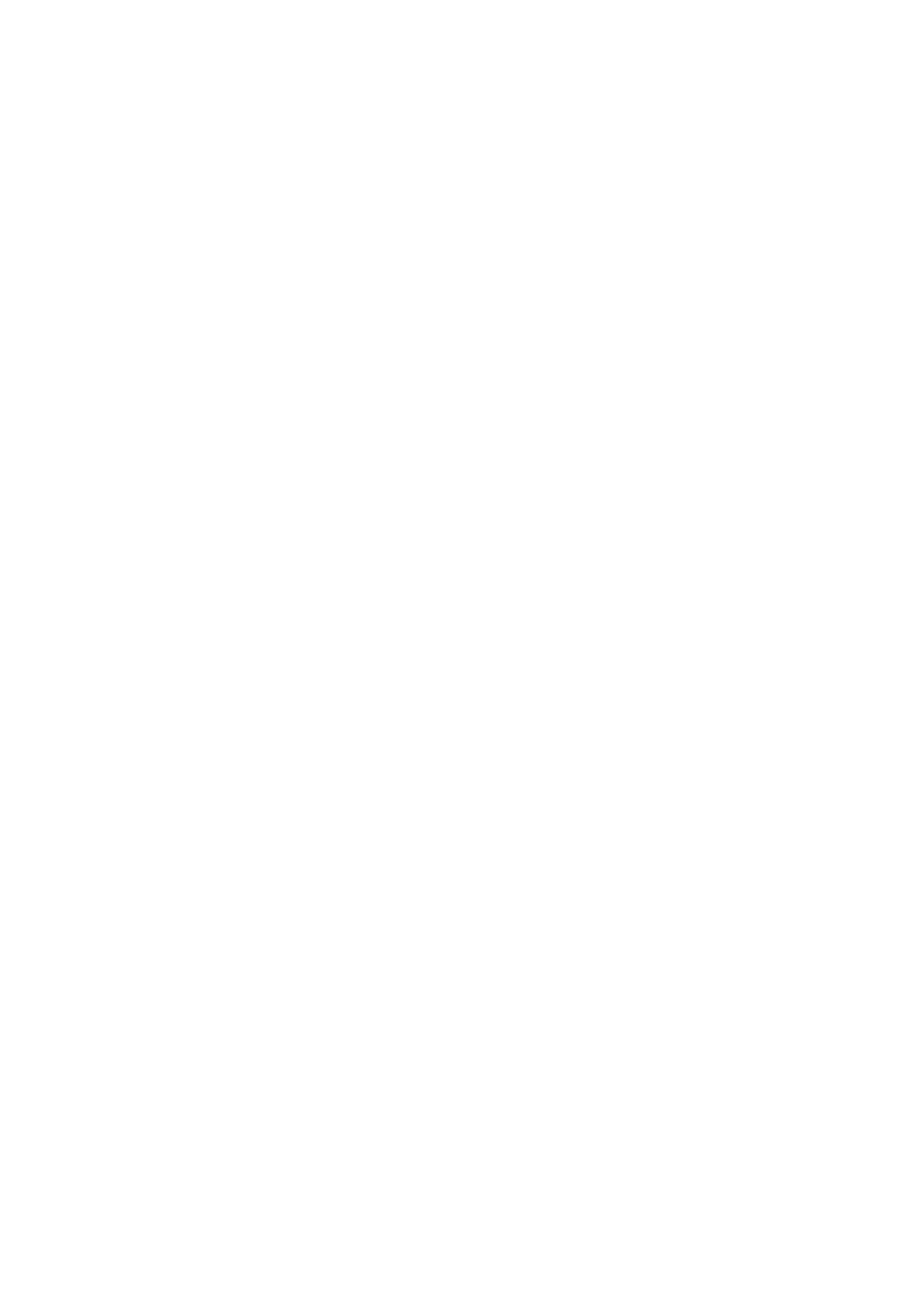# **Federalism and Place-equality policies: a case study of policy design and outputs** 1

# **Marta Arretche** 2

This paper aims at exploring the relationship between federalism and place-equality policies<sup>3</sup>. Place-inequality, defined as socioeconomic inequality among subunits within a nation-state, may (or may not) translate into unequal access to collective goods, since it critically depends on whether and how the spatial distribution of public services reinforces or reduces a given spatial distribution of wealth. Social services delivery and urban infrastructure policies may either reproduce spatial inequality, by providing less and worse services to poorer jurisdictions, or diminish it by de-linking public policy service provision from residents' income or from a jurisdiction's tax base. Therefore, place-inequality policies can be as critical a component of citizens' well-being as policies aimed at reducing incomeinequality.

Although research on welfare regimes has largely been focused on the relationship between institutions, policies and inequality-reduction among *individuals*, policies toward reducing inequality among *jurisdictions* have quite recently become the subject of systematic cross-country comparison (Banting and Corbett, 2002; Obinger et alli, 2005; Greer, 2006). Indeed, important theoretical contributions have emerged from comparative research on the inputs to territorial politics, particularly the role of public attitudes (Jeffery, 2006; Banting, 2006), electoral rules (Garman et alii, 2001), and party politics (Colomer, 1998; Jeffery, 2008). This paper, however, explores a different dimension of social justice: the outputs of territorial policies, and in particular, how place-equality policies affect the inequality of citizen's access to public services.

The main theoretical arguments regarding the relationship between federalism and place-equality parallel the propositions of the *welfare regimes* literature, which argues, briefly, that comprehensive policies addressed at reducing income-inequality critically depend on how institutions concentrate political authority (Immergut, 1992; Pierson, 1995; Weaver and Rockman, 1993). In fact, historical institutionalism and the public choice literature sharply diverge in their normative perspectives on the desirability of national policies toward place-equality. Nevertheless, the proposition that there is a trade-off between place-equality and the centralization of policy-decision making is compatible with both theoretical

E-mail: arretche@usp.br.

<sup>1.</sup>The research on which this paper was based is part of a comparative project called III International Metropolitan Observatory. Preliminary versions were presented at the Conference "Metropolitan Governance and Social Inequality in a Global Perspective", held on January 2009, in Los Angeles, as part of the III IMO Project, and at the Workshop "Federalism, Devolution and Territorial Justice", held at the European University Institute, in Fiesole, on April 2009. I would like to thank Daniel Vazquez and Edgard Fusaro for their indispensable collaboration to the elaboration and treatment of statistical data. I would also like to thank Jefferey Sellers, Daniel Kubler, Matthew Taylor, Charles Jeffery, Carmen Navarro, Michael Keating, and Alex Wilson for their valuable comments. The research on which this paper was based is supported by FAPESP.

<sup>2.</sup>Associate Professor of the Department of Political Science, University of São Paulo, and research director of the Center for Metropolitan Studies (www.centrodametropole.org.br). Visiting fellow at the Department of Political and Social Sciences, European University Institute, from Sep-2008 to June-2009.

<sup>3.</sup>Place-equality policies are defined as those designed to 'equalise' differences among jurisdictions within a nation-state.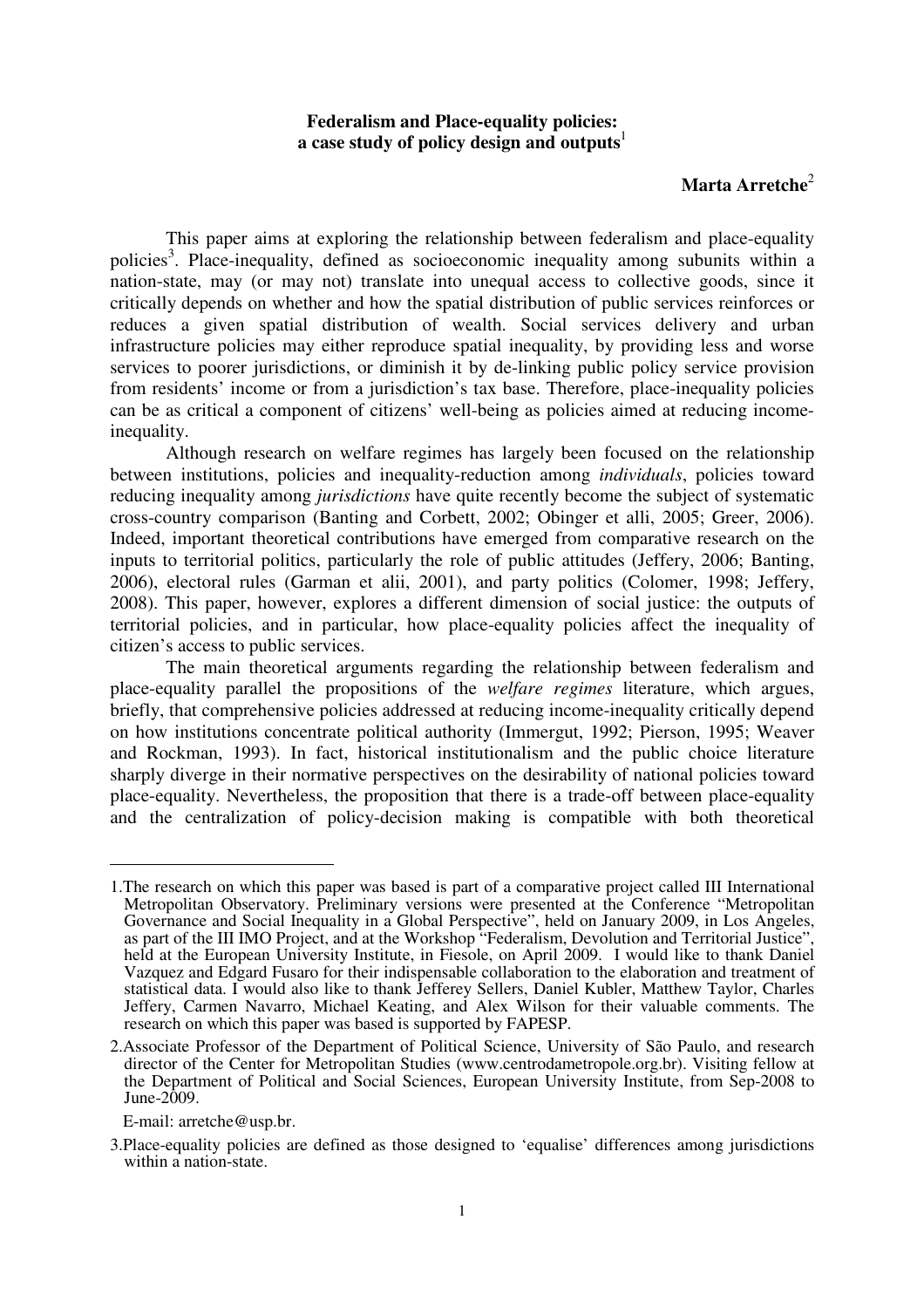approaches. This paper provides empirical support for this theoretical assumption, but also goes further and explores the "black box" of national policies toward place-equality, particularly their sources, rules and outcomes.

Addressing this question requires that we depart from the conventional analytical strategy adopted by the welfare state literature, which quite often takes the national level as the appropriate unit of analysis. Indeed, income policies have quite often remained a central government responsibility (Banting, 2006), which might justify this methodological choice. However, decentralization reforms have primarily addressed public services. As a result, nowadays, public service delivery critically depends, among other factors, on decisions made by lower-level governments, which happen to have discretion in policy implementation. Hence, the appropriate unit of analysis for exploring this research problem seems to be the level of government in charge of policy-making.

Still, the decentralization of policy-making is compatible with the centralization of decision-making (Sellers and Lidstrom, 2007; Obinger et alii, 2005), since decentralization reforms have been combined with different vertical decision-making arrangements. Thus, a conceptual distinction between policy decision-making authority and policy-making competences (Rodden, 2004; Sellers and Lidström, 2007; Stegarescu, 2005) is necessary to capture the mechanisms and incentives that explain lower-level governments' decisions regarding the amount and quality of public services they provide. Indeed, local/regional/meso-level governance is deeply affected by systems of central-local relations (Sellers and Lidström, 2007; Razin, 2007), and lower-level governments' policy priorities can be highly influenced by upper-level arrangements.

A case study of Brazil promises to contribute greatly to this research agenda. Besides being a federal system, with high place-inequality, Brazil has a number of political institutions that the literature suggests create incentives for centrifugal tendencies in both policy decision-making and policy-implementation: presidentialism, an open list proportional representation system to elect members of the lower house of Congress, and a highly fragmented party system. Moreover, both state and local governments are in charge of collecting and spending a high proportion of the national budget. Additionally, local governments are the main providers of social services. Primary education, primary health care, enrollment of welfare recipients, housing, urban infrastructure, garbage collection, and public transportation are all implemented at the level of local governments. As a result, most scholars argue that Brazil is among the most decentralized federations in the world (Shah, 2006; Desposato and Scheiner, 2008).

However, this interpretation does not take into account both the regulatory and placeredistribution roles of the federal government in Brazil. The conceptual distinction between the assignment of policy responsibilities and decision-making autonomy leads me to a different conclusion than most scholars. Although local governments have an important role in the delivery of strategic public policies, their decisions on tax-collection and expenditureallocation are under federal government supervision. Unlike most federations, Brazilian municipal governments are regulated mainly by the central government, which means they are not creatures of the states, as in Canada, India, the United States and Switzerland, for example.

Regulation by the federal government, though, is policy-specific. From the early 1990s to 2006, it was used to strictly regulate local governments' expenditures on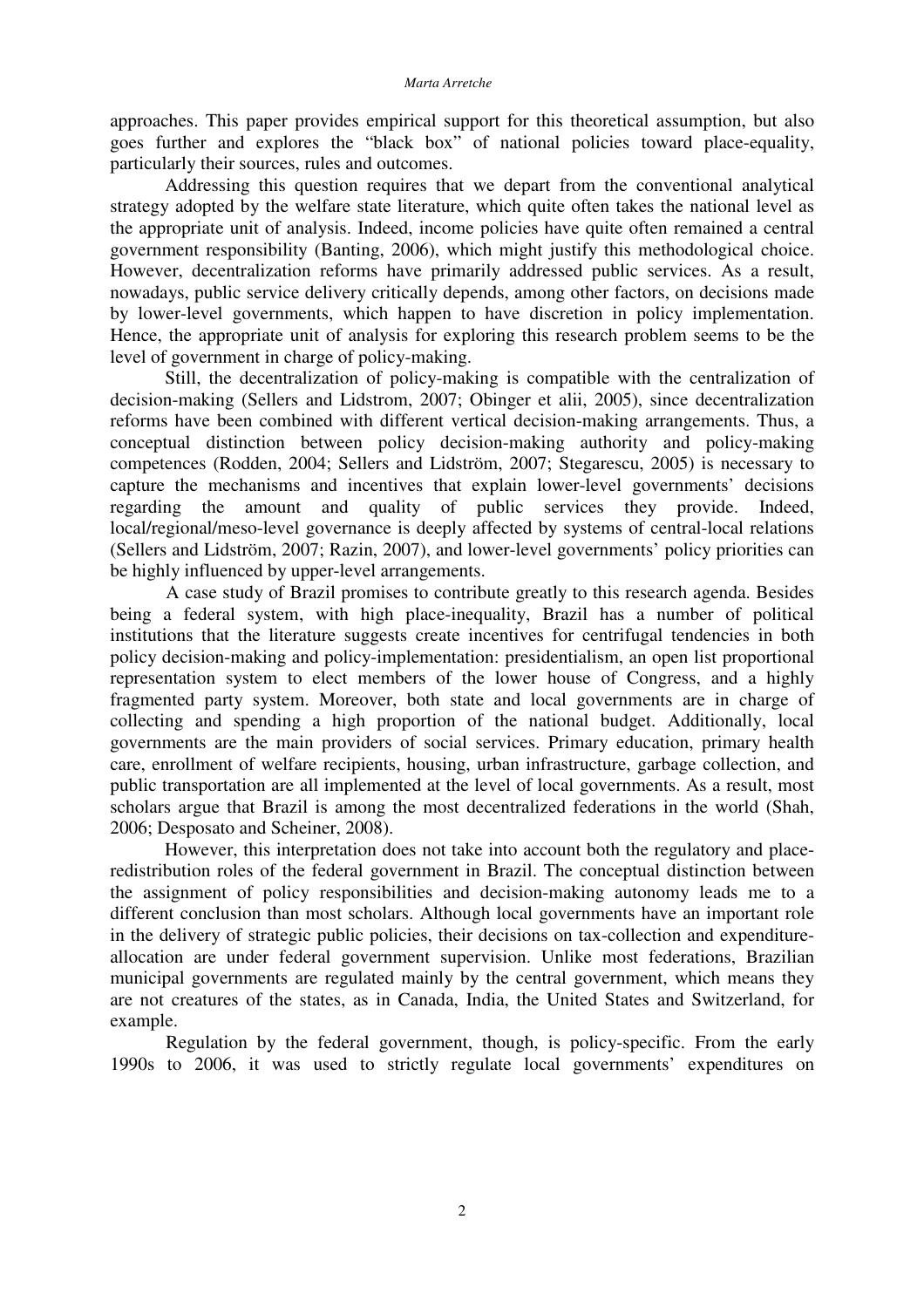redistributive<sup>4</sup> policies – namely, health and education – whereas local governments were much less regulated regarding whether and how to implement their own infrastructure policies (Peterson, 1995), in areas such as housing, urban infrastructure, and public transportation. Therefore, Brazil is a particularly appropriate case to examine the relationship between placeequality policy rules and their outcomes. On the one hand, by assuming municipalities are unequal and measuring place-inequality before and after the "treatment" provided by national policies toward equality, it is possible to identify the inequality-reducing effects of policies and connect them to policy rules, and in doing so, to identify the outcomes of the redistributive role performed by the federal government. On the other hand, by assuming municipalities are equal as units of policy delivery, the fact that each one<sup>5</sup> is submitted to different "treatments", namely centrally regulated and non-regulated policies, it is possible to explore the effects of the regulatory role performed by the federal government on the internal affairs of local governments.

In sum, this paper uses the Brazilian case to examine the regulatory and redistributive impact of national policies toward place equality in federal polities. Interactions between central and local governments are examined to analyse their effects on revenue and spending inequality among Brazilian municipalities 6 . An extensive data set of all local government revenues and expenditures between 1996 and 2006 is examined, spanning two local government terms (1997-2000 and 2001-04), as well as the most recent period (2005-2006).

The paper argues that, from the perspective of the origins of centralizing decisionmaking authority, mistrust in local elites' commitment to citizen rights can play as important a role as weak territorial identities on state-building paths that empower the federal level to regulate state-level and local government policies. Secondly, the paper disentangles different dimensions of policies and institutions in order to understand the mechanisms that explain both place-inequality reduction and policy diversity. Hence, it provides evidence to argue that federal states which entitle the centre to regulate lower-level government's policies create mechanisms that push toward place-equality. Yet the ability of lower-level governments to disagree provides a countervailing force toward policy divergence. As a result, federal states that combine central-level regulation and local-level autonomy tend to produce a sort of "bounded place-inequality". This outcome is explained by two apparently contradictory tendencies, namely, the regulation and redistribution role performed by the central government pushes toward uniformity, while local government autonomy pushes toward policy divergence. This interaction implies that place-inequality tends to vary, but within certain intervals.

<sup>4.</sup>The distinction between redistributive and developmental policies has been introduced by Peterson (1995), in order to distinguish policies addressed to poor people from policies oriented to attract firms and wealthier residents.

<sup>5.</sup>All Brazilian municipalities enjoy the same legal status as well as each one has its own elected legislature and executive branches, whose elections happen on the same day and under nationwide electoral rules. The mayor and municipal council members are selected directly by voters for a fouryear term, being the number of councillors defined by the municipality's population, according to a nation-wide formula established by a federal law.

<sup>6.</sup>Expenditures are assumed to be a reliable *proxy* of service provision. In fact, Esping-Andersen (1985) has convincingly challenged this assumption arguing that similar spending levels may provide for sharply different policy patterns given variations in entitlement rules. As we shall see, though, the entitlement rules of the policies analyzed in this paper do not vary throughout the country, given the nature of central-local relations in Brazil. Entitlement to education and health policies implemented by local governments, for example, is free and universal all over the country. Thus, although it is still a proxy, variation in the amount of expenditures can be taken as a reliable measurement of policy priorities.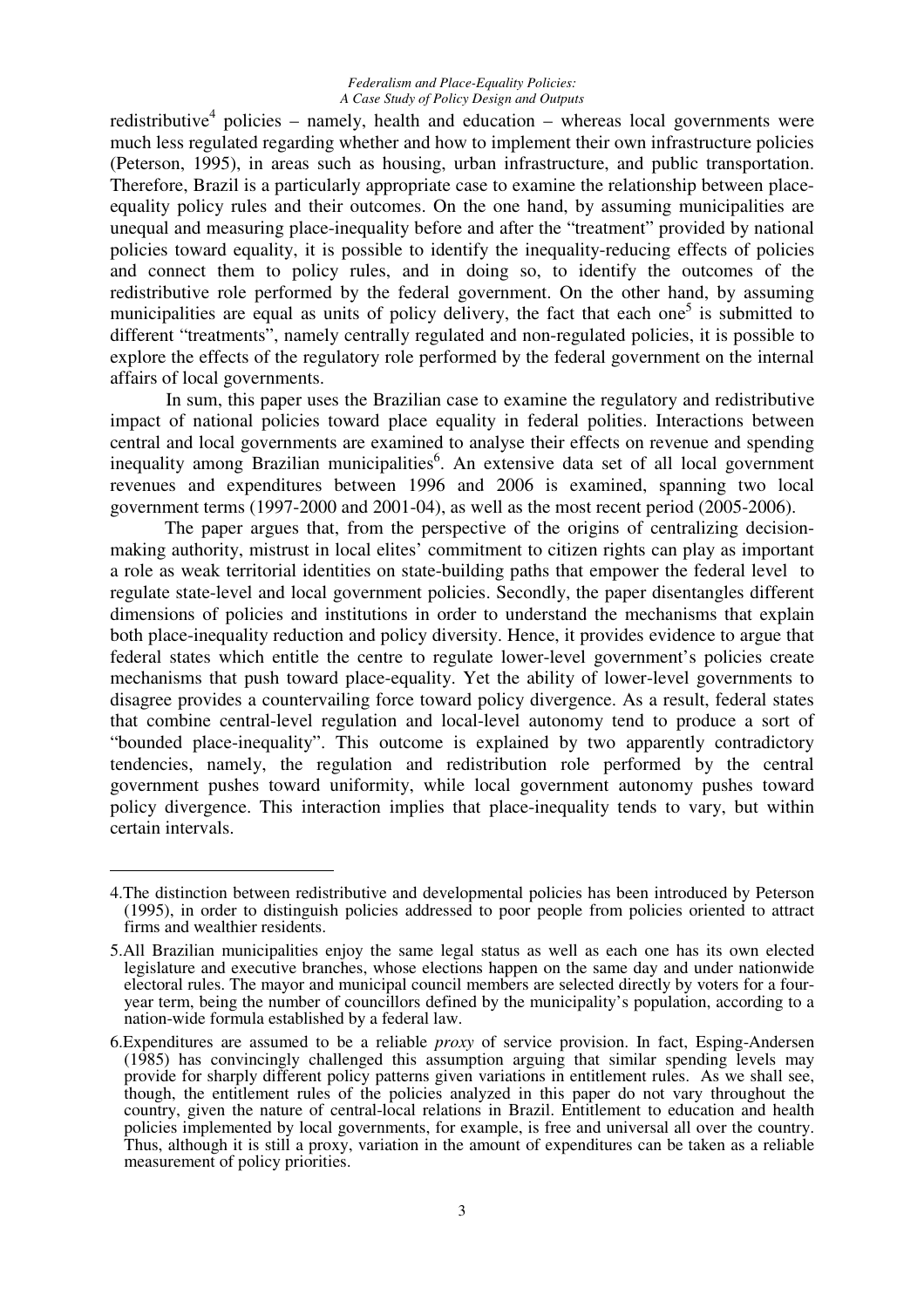The paper is organised into four sections, in addition to this introduction and the conclusion. The first section presents existing theories regarding the relationship between federalism and place-inequality. The second explores the origins of centralized policy decision-making, by presenting critical dimensions of the Brazilian state-building process. The third section maps current spatial inequalities in Brazil and demonstrates that the poor - and thus, the demand for public services – are concentrated in metropolitan areas. The fourth section describes national policies toward place-equality, both on the revenue and expenditure side, and examines its inequality-reduction effects, taking into account policy-specific variations.

# *1. Expectations of existing theories*

According to mainstream theories, three distinct outcomes can be expected from federal polities regarding place-inequality. One theory argues that federalism means inequality. Given that "(…) *uniformity is antithetical to federalism. (…), there is no escape from a compelling truth: federalism and equality of result cannot coexist" (*Wildavsky, 1984: *57-68)*.

This outcome would be driven by a single mechanism: federal institutions guarantee the possibility for subunits to disagree. Therefore, the possibility of disagreement encourages policy diversity. Since jurisdictions can disagree with one another or with the central government, the inevitable outcome is inequality of the policies implemented by different jurisdictions.

A second school, the public choice literature, has developed an ideal-type of federation, based on Tiebout's (1956) proposition, according to which efficient and accountable local governments compete for a mobile citizenry. Based on the Tiebout model, Weingast (1995) and Buchanan (1995) have proposed an ideal model of the *national* state, one in which (1) policy decision-making authority should be highly decentralized and (2) the redistributive ro1e of the central government should be strongly limited. According to them, it is not realistic to expect central governments to efficiently perform redistributive tasks. Distributive policies do not achieve place-inequality reduction, because they inevitably tend to end up as pork, which will be addressed to the clientelistic interests of powerful regionallybased coalitions.

The theoretical propositions of this school allow us to expect two possible outcomes from federal polities. The first is the probable outcome in the presence of national distributive policies. In such contexts, transfers will be addressed to those districts which elect powerful regional politicians. These are not necessarily the neediest districts, and as a result, so-called redistributive policies will not achieve place inequality-reduction. A second possibility relates to polities where there is competition among jurisdictions for mobile citizens and firms. This context will lead to a "race to the bottom" in redistributive policies, because local government's dominant strategy will be to get rid of the poor in order to attract firms and wealthy tax payers (Peterson, 1995). Thus, in neither case will federalism lead to placeequality policies. Therefore, according to this theoretical reasoning, we should not expect either to find place-equality outcomes in the presence of distributive policies or to find placeequality policies in federations whose institutions decentralize decision-making authority.

Finally, a third theory argues that place-equality is not antithetical to federalism, which means that federalism can produce place-equality. However, it requires centralization of policy decision-making. "*Substantial redistribution can be effectively achieved only at the national level"* (Obinger, Leibfried, and Castles, 2005: p. 352), and so it is "*the specificity of*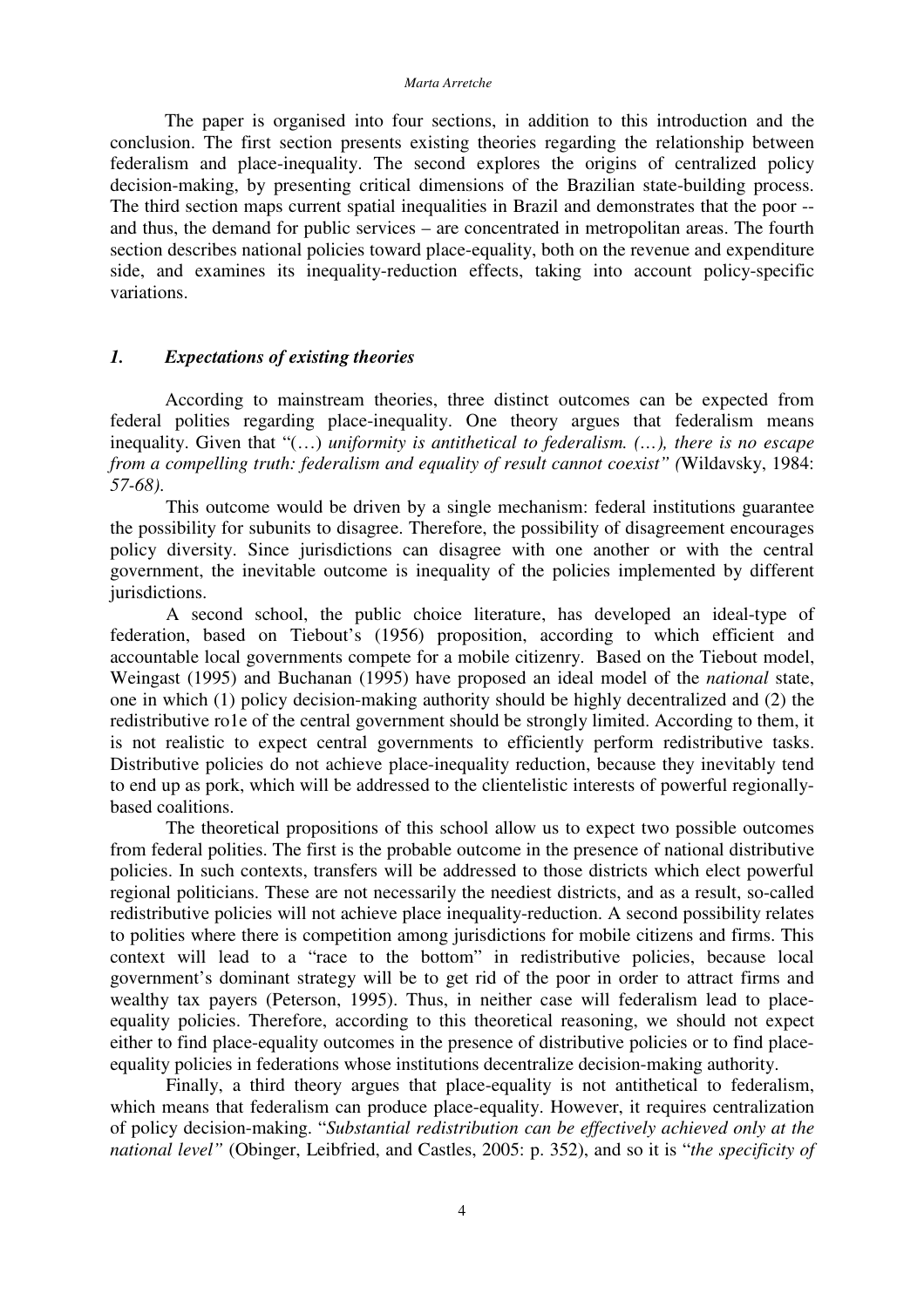*the central framework and the strength of the interregional redistribution [that] set the structural underpinnings of the balance between social citizenship and regional diversity"* (Banting and Corbett, 2002: *p. 22).*

As a result, where policies are framed by the central government and where there is a national system of inter-regional transfers, we can expect to find equality of outcomes among jurisdictions. However, this commitment is only possible for federations with weak territorial cleavages, that is, those whose citizens share a common identity of membership in a national community. So, according to this theory, the regulatory and redistributive role performed by the centre is the necessary mechanism through which place-equality can be achieved.

However, achieving this goal has a price. This tends to be a zero-sum game; that is, if the centre wins decision-making authority, and so is entitled to regulate lower-level government policies, local governments lose this authority and their decision-making authority will be limited.

Note that the expectations of these two last theories are compatible, given that they are based on the shared theoretical assumption that there is a trade-off between redistribution – and so, place-inequality reduction – and the centralization of authority.

# *2. Sources of centralization: state-building and normative beliefs*

In some federations, the process of state-building went along with a commitment to uniform nationwide policy rules. Like Germany (Manow, 2005) and Austria (Obinger, 2005), the Brazilian federation has significantly concentrated decision-making authority as well as spending and regulatory powers at the central level. Indeed, dominant normative values tend to rank commitment to uniform nationwide policy rules higher than constituent unit's claims for autonomy. Throughout the 20th century, authoritarian regimes (1930-45 and 1964-82) went so far as to suppress the political autonomy of subnational governments for long periods. These initiatives were justified on the grounds that local politics was mainly the domain of corruption and clientelism<sup>7</sup>. Thus, far from Buchanan's view of federalism, the notion that federal intervention in local politics could be an efficient way to free citizens from shortminded and exploitative local elites is deeply rooted in the country's history; indeed, it has been supported even by progressive reformers (Almeida, 2005).

Uniform nationwide rules do not mean necessarily equal outcomes, though. Different factors have accounted for spatial and social inequality in Brazil. First of all, economic growth has historically been concentrated in some southern and southeast areas. As the spatial concentration of economic growth implies great variation in the tax base of subnational governments, taxing capacities vary enormously throughout the country. Although acknowledgement of this fact has long justified the centralization of revenue-collection at the

<sup>7.</sup>Authors known as "the 20's authoritarians", influenced among others by Benedeto Croce, provided for normative justification to the authoritarian regime installed in 1930 on the grounds that states' political autonomy was mainly an instrument through which short-minded regional oligarchies manipulated and exploited illiterate voters and hindered the initiatives of a modernizing, urbanbased central government (Mota, 1982). Combating corruption and clientelism at the state and locallevels was also presented as a moral justification to the suppression of states' political autonomy by the authoritarian military regime installed in 1964 (Carvalho, 2001). Finally, federal legislation regulating subnational government finances adopted from the mid-990s on was justified on the grounds that such matters were so important that their decision-making process should not be put into the hands of local politicians (Arretche, 2007).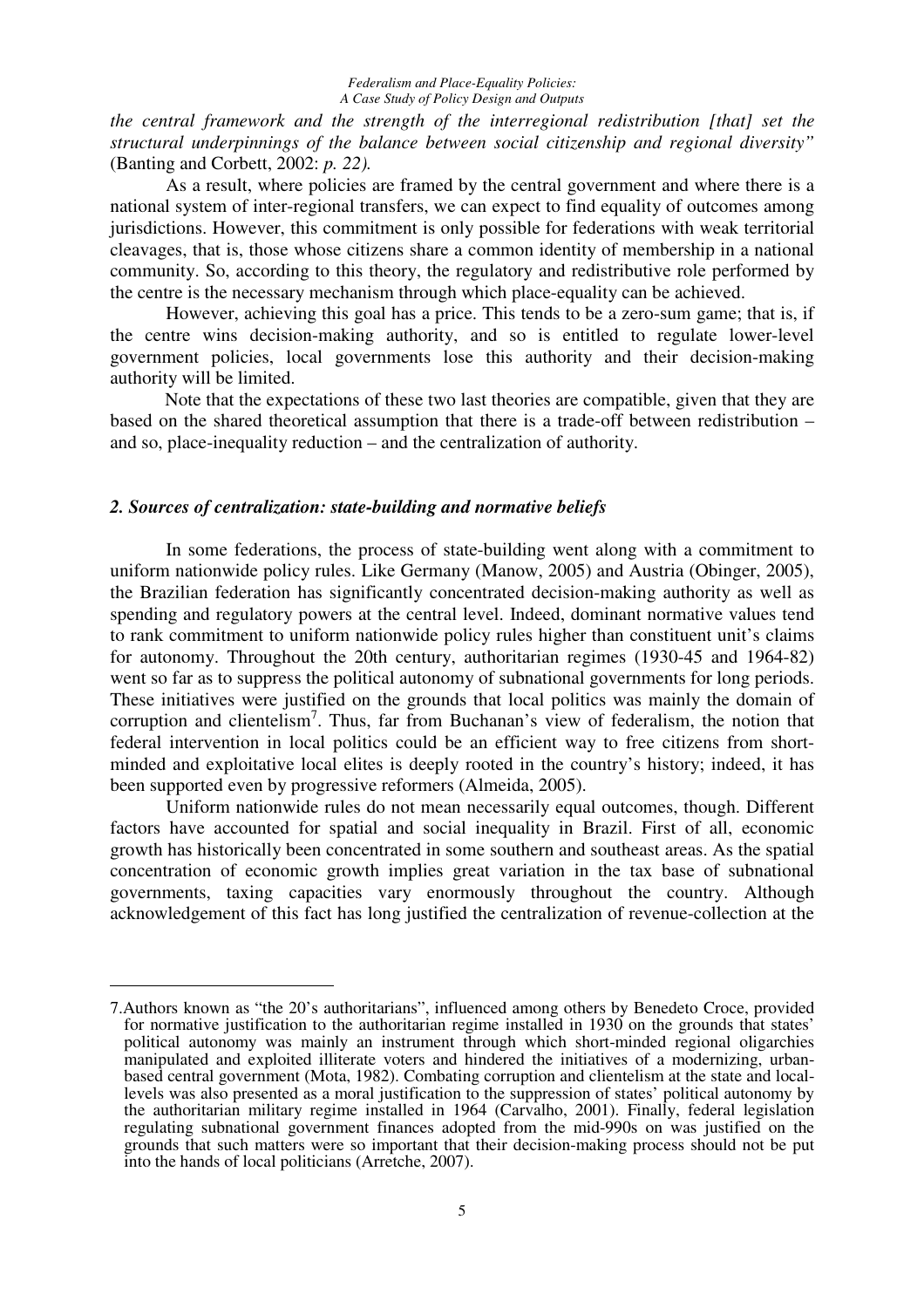federal level, shared-revenue policies guaranteed only limited compensation for inequality in subnational governments' self-generated revenues.

Moreover, since their very inception in the early 30s, nation-wide social policies were clearly inspired by the normative goals of the "conservative" model of welfare state (Esping-Andersen, 1990), meaning that they aimed primarily at status preservation. Citizen social rights have been stratified according to citizens' position in the formal labour market, and entitlements have been allocated according to workers' contributions and earnings. In a context of high unemployment and income inequality, these entitlement rules have reinforced exclusion and segregation, rather than reducing social inequality.

The Brazilian developmental state gave high priority to economic development. The role of the federal government in planning and funding economic activities has contributed to the centralization of political authority. High rates of economic growth, though, went along with highly uneven spatial distribution of wealth, as well as informality in the job market. This developmental state had provided its own unique answer to social problems, substituting social rights for democratic and civil rights, and using social rights to divide citizens along corporatist lines. Finally, the developmental state's centralization of revenue collection enabled it to devote significant resources to compensation between places, as a way of addressing spatial inequalities. As a result, central oversight of subnational government finance and policies has been deeply rooted in the process of state-building in Brazil (Arretche, 2005).

Current policies toward place equality are the result of a combination of this centralizing historical background with social and fiscal reforms approved under democratic rule after 1988. The Bismarckian traits of social policies have been significantly changed toward *decommodification* principles 8 : health care and education services became universal and free, and a means-tested pension has been guaranteed to poor citizens on a noncontributory basis. By the same token, as we shall see, federal regulation and supervision of subnational government affairs expanded considerably, binding subnational governments to prioritize health and education spending along with fiscal discipline (Arretche, 2007). In other words, embedded strategies of central government coordination have again been employed to compensate for spatial and social inequality.

Therefore, alongside a shared belief in membership in a national community, mistrust in the capability of local elites to implement citizens' rights can be a powerful force toward the centralization of policy decision-making. Under these circumstances, even progressive elites favoring decentralized policies tend to prefer that the central government regulate how policies are implemented, in order to tie the hands of (allegedly conservative and clientelistic) governors and mayors<sup>9</sup>.

# *3. Mapping current spatial inequalities*

Three distinct dimensions of spatial inequality are visible in Brazil. The first regards metropolitan areas vis-à-vis non-metropolitan ones. In 2000, 82% of the country's population

<sup>8.</sup> The concept of *decommodification* refers to the degree to which individuals, or families, can uphold a socially acceptable standard of living independently of market participation. (See Esping-Anderson 1990.

<sup>9.</sup>Zibblat (2006) argues that Italian and German divergent paths under a concomitant process of statebuilding and unification are largely explained by different central elites' perception on the respective regional government capacities to perform governing roles.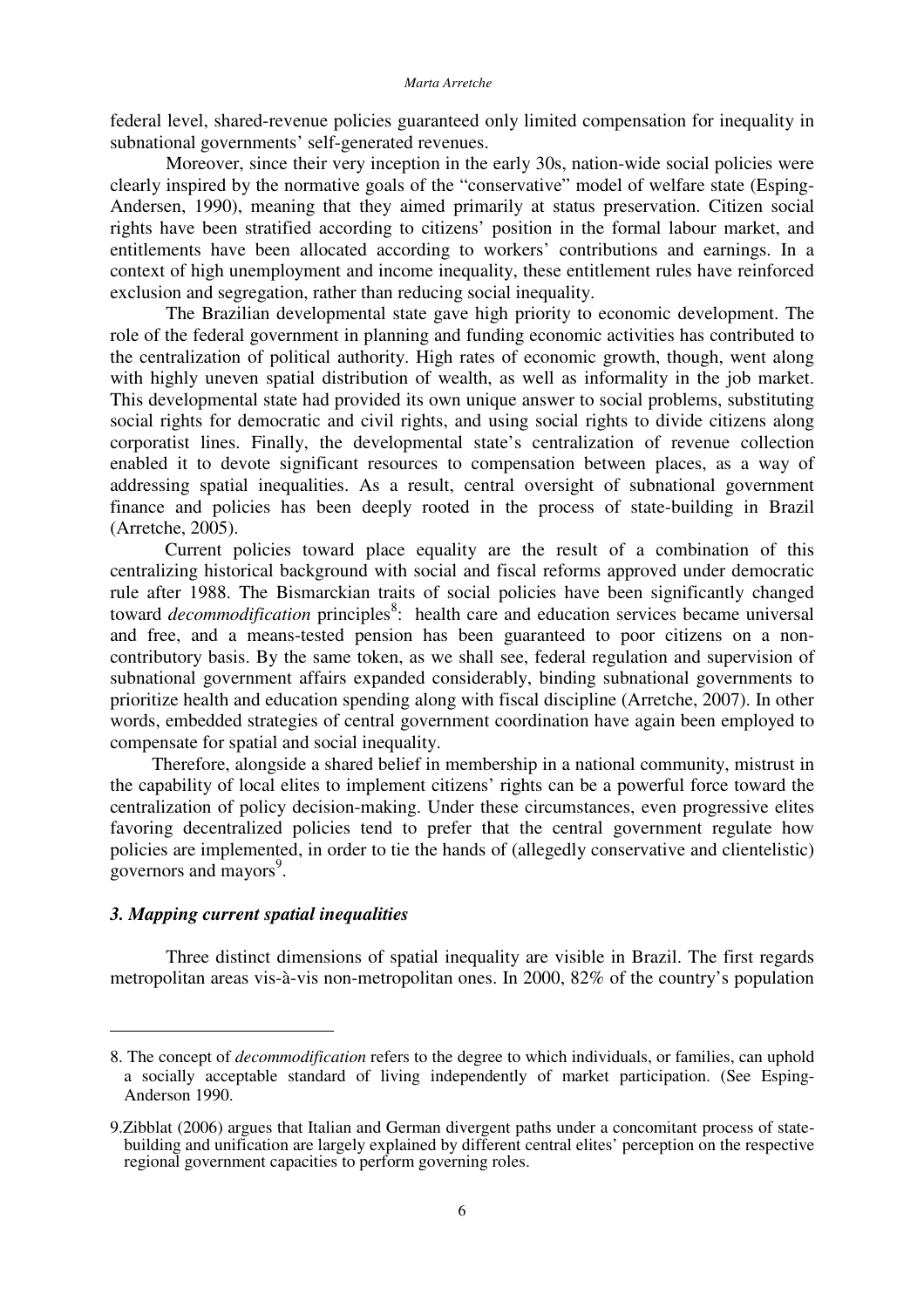lived on 1.12% of its territory (Ojima, 2007: 283), mainly in metropolitan areas, which concentrate nearly all of the economic activity and the populations of their respective states. Further, urban sprawl accompanied socioeconomic inequality, with wealthy gated communities, poor bedroom cities, and downgraded downtown areas all common traits of the Brazil urban landscape. Within metropolitan areas, the central-city<sup>10</sup> concentrates economic activities while core<sup>f1</sup> and large cities<sup>12</sup> surrounding it shelter larger concentrations of poor people. Thus, great disparities both between and within urban cities are superposed on the traditional spatial division between poor rural and affluent urban areas. Finally, high levels of income inequality are displayed within all metropolitan areas, although their values are higher in central cities.

Graph 1 displays information on the concentration of poor populations, according to two distinct categories of cities within metro regions: the central city and the large outlying metropolitan areas around them. It reveals a similar pattern shared by nearly all metropolitan areas. Within metropolitan regions  $-$  MRs  $-$ ,  $^{13}$ , central cities concentrate economic activity and population while cities around them shelter larger concentrations of the poor. Neighbouring metropolitan areas display higher rates of poverty concentration<sup>14</sup> than those of the central city. In general, in the North and Northeast MRs (those on the right side of the graph), large urban concentrations contain well above 50% of their population below the poverty line. More economically developed regions (on the left side of the graph) present lower levels of poverty concentration. In any case, larger concentrations of the poor are found in those outlying areas that neighbour the central one.

However, the interpretation of this pattern of spatial inequality should take scale into consideration. Low relative values in big cities nonetheless represent a large number of people. Despite their lower percentage values, central cities still shelter large absolute volumes of needy people. Thirteen per cent of the people living in a city with 6 million inhabitants, like Rio de Janeiro, is a considerable number of people demanding social services.

Finally, income inequality is also a central issue *within* municipalities. Graph 2 presents Gini coefficients according to categories of cities within metropolitan areas. It reveals that highly privileged and highly disadvantaged communities are not separated by municipal boundaries, as it is in contexts which do not constrain residential fragmentation and

<sup>10.</sup>Central city is defined as the city which shelters official MRs. With few exceptions, it is the largest city in population. This definition follows IMO's (International Metropolitan Observatory) research protocol.

Brazilian metropolitan areas are composed of numerous municipalities surrounding one central metropolitan municipality. For example, the country's largest MR, São Paulo, is in fact made up of 39 municipalities, being Sao Paulo city the central one. So, the city's population is around 11 million, but once all of the contiguous outlying metropolitan municipalities are included, the São Paulo metropolitan area swells to nearly 18 million population.

<sup>11.</sup> Core cities are defined as towns with a population of half or more of the largest city's population. This definition follows IMO's (International Metropolitan Observatory) research protocol.

<sup>12.</sup> Large urban concentrations are defined as towns with a population above 100,000. This definition follows IMO's (International Metropolitan Observatory) research protocol.

<sup>13.</sup> There are 29 Brazilian official metropolitan regions, created by state-level laws. Their boundaries, though, does not always coincide with the metropolitan phenomena. Available data though allow us to work with official metropolitan regions - MRs.

<sup>14.</sup>Poor people concentration is defined as the share of the total population whose family incomes are below the poverty line. In Brazil, this line is defined by the national minimum wage, which was around US\$200 a month in 2006.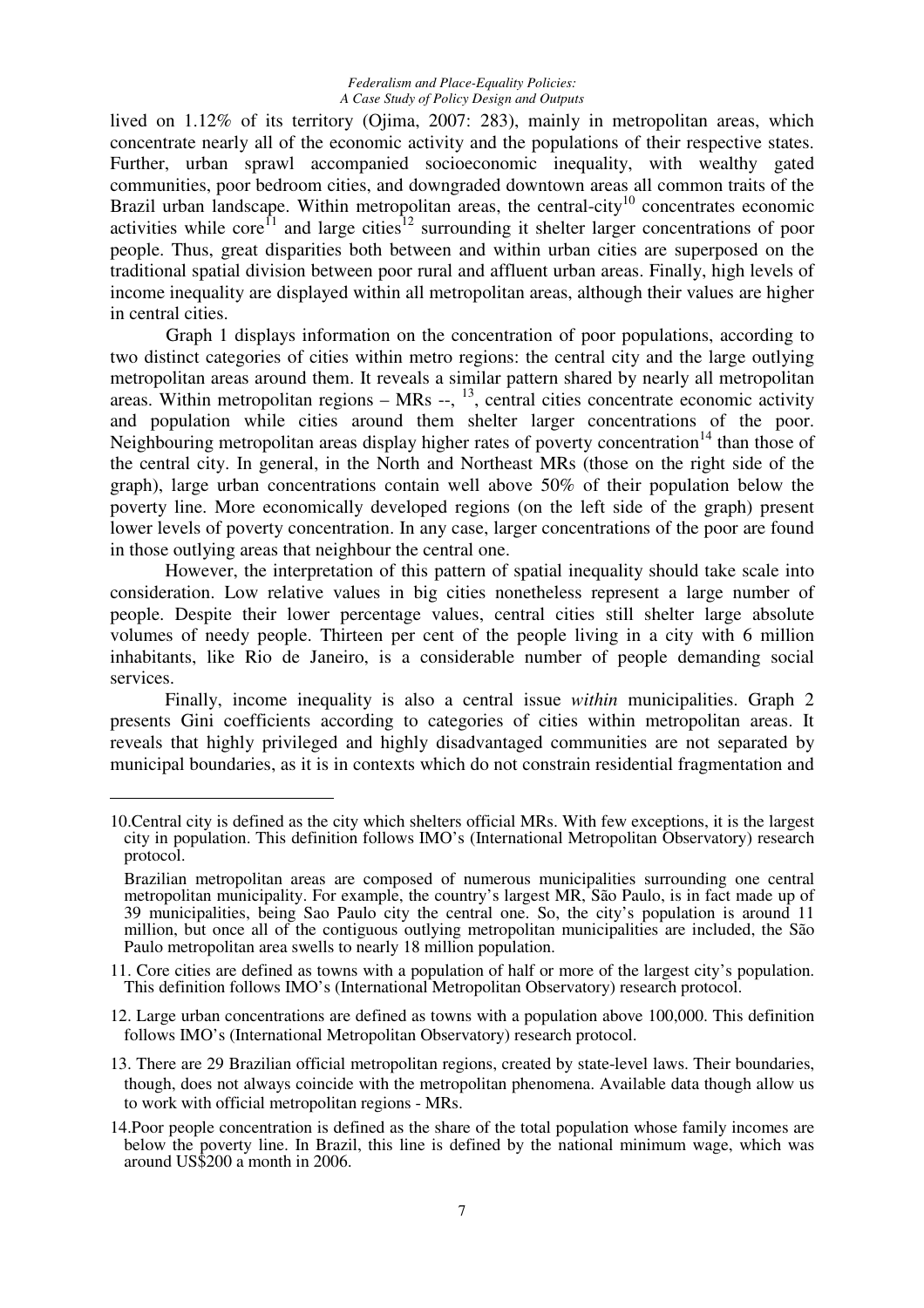sorting.<sup>15</sup> Instead, in Brazil, the rich and the poor are separated by spatial segregation within municipalities, with the lowest municipal Gini coefficients of around 0.5. Income inequality, though, is systematically higher in central cities than in neighbouring cities pertaining to metropolitan regions. The Gini coefficient for income in MR central cities varies from 0.510 to 0.677, whereas in core and large cities, it is a little bit lower, varying from 0.470 to 0.642.

In sum, Brazil presents clear patterns of socioeconomic place-inequality. Metropolitan areas concentrate wealth, since they are poles of economic development. Within them, central cities shelter a large amount of poor people along with high levels of income inequality, whereas neighbouring municipalities around them shelter larger portions of the poor. In any case, income inequality also divides citizens within municipalities. Thus, concentration of wealth goes along with spatial unequality, both between and within metropolitan areas. All shelter large amounts of poor people and display high income inequality.

## *4. National policies towards place-equality*

Brazil is usually described as a highly decentralised federation (Shah, 2006). Among other evidence, this interpretation is based on the fact that local governments were declared autonomous federal units by the 1988 Federal Constitution. In addition, this interpretation rests on a widespread measurement of decentralisation employed in the comparative analysis of public finances, namely, the share of subnational government expenditures or revenues. Finally, the decentralisation process — begun in the 1980s —, which has assigned a number of policy responsibilities to local governments, provides support for this viewpoint.

Nevertheless, the conceptual distinction between assignment of policy responsibilities and actual decision-making authority (Rodden, 2004; Sellers and Lidström, 2007; Stegarescu, 2005) permits us a more nuanced interpretation of central-local relations in Brazil. The taxgenerating and expenditure decisions of subnational governments — both states and municipalities — are limited by national laws. Moreover, both expenditures and service provision are largely affected by federal government oversight. As a result, although they are entitled to implement taxation and service delivery policies, local-level affairs are highly affected by the redistributive and regulatory role performed by the federal government. Therefore, understanding citizens' access to social services requires taking national policies into account.

## *4.1. National Policies toward Revenue Inequality Reduction*

Homogeneous nationwide rules define the way subnational units exert their powers of taxation in the Brazilian tax system. Local governments are not allowed to introduce any tax their citizens would accept paying. Far from a Tieboutian world, Brazilian municipalities are authorised to tax only urban real estate, service provision, and property transfers. Although this might seem a broad potential tax base, their powers are limited to the authority to define

<sup>15.</sup> Unlike most federations that established that municipalities are state-level creatures, the process of creating a municipality is also regulated by national norms such as publishing municipal viability studies and approval by a plebiscite of the population of the original municipality, including the area to be emancipated.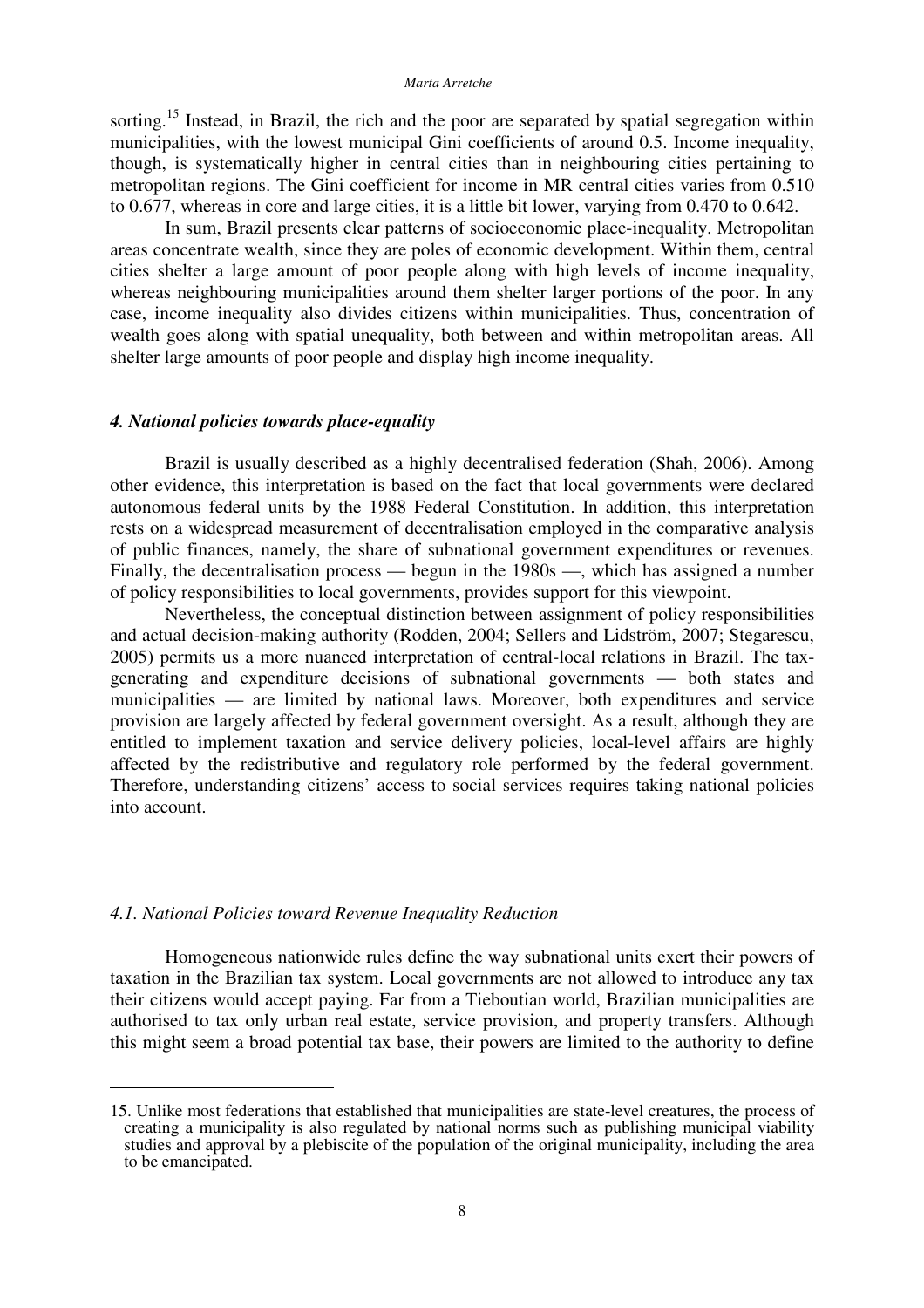tax rates; (re-)defining tax bases requires legislation passed by the national Congress. In other words, local tax autonomy is limited to tax rates and does not include tax bases, which means a more limited notion of local tax autonomy (Stegarescu,  $2005$ )<sup>16</sup>.

Local government revenues in Brazil are also affected by a second layer of national legislation, aimed at reducing revenue inequality. The rules governing allocation of federal transfers driven by two criteria: the size of the tax base and collective needs. Revenue-sharing is constitutionally mandated and obliges the federal government to transfer a share of its own taxes to all municipalities<sup>17</sup>. The Municipalities' Participation Fund (FPM) receives a 23.5% share of revenues from two federal taxes: the income tax and the tax on industrialised products. Ten per cent of this amount is set aside to be divided among the capitals of states, with each city's individual quota calculated by a formula which is directly related to population and inversely related to state's per capita income. The remaining 90% are divided by a formula that favours less populated municipalities (Afonso e Araújo, 2006: 396). States are also obliged by the federal constitution to share with their municipalities at least 25% of the total revenues from their value-added tax, as well as 50% of the revenues of their motor vehicle tax (Souza, 2003). According to the constitution, 75% of these transfers may take the form of rebates, that is, must be calculated on the basis of municipalities' contribution to the each tax's receipts. Thus, this kind of constitutional transfers is not oriented toward reducing revenue inequality.

Shared-revenues date to the 1946 Constitution, and so they have long been an important component of the Brazilian federation (Arretche, 2005). Yet, the 1988 Constitution introduced the highest rates of tax-sharing ever adopted in the history of Brazil's fiscal system.

Universal earmarked transfers<sup>18</sup>, by their turn, were introduced in the 1990s and constitute a third layer of the national regulation of local government revenues. Hence, universal earmarked transfers are a very recent component of the policies toward place- equality revenues. They are policyspecific, though. In health policy, they became universal because they have been channelled to all municipalities since 1998, with the conclusion of the long process of municipalities' voluntary adhesion to the Unified National Health System (SUS – Sistema Unico de Saúde), which started in 1990. Federal transfers are earmarked for local government health services and calculated on a per capita basis. They are earmarked according to the adoption of pre-defined forms of spending and granted only if these programmes are implemented<sup>19</sup>. The redistributive goal of health transfers is different from that operating in the shared-revenue system, because the former favours the largest municipalities (because it is calculated per capita), whereas the latter favours smaller ones.

In education policy, earmarked transfers are universal because all subnational governments are bound by the same constitutional rules, although there is redistribution at the state level. Every year,

<sup>16.</sup>Accordingly, it is up to the national legislation to define what "services" means, meaning that if a certain "service" activity is not clearly mentioned by the federal law, it cannot be taxed by any municipality. Moreover, if, for example, citizens want to pay a municipal tax to improve the quality of education services, they are forbidden to.

<sup>17.</sup>In the first version of the 1988FC, federal government shared-revenues were conceived to operate like block grants in the sense that they would not be earmarked to any kind of expenditure. Yet, constitutional amendments introduced since the mid-1990s have changed this original principle.

<sup>18.</sup> Universal earmarked transfers are conditional grants the federal government provides to all municipalities provided they perform pre-established policy tasks. In health and education, they have become universal because nearly all municipalities have adhered to whereas they all called earmarked because they are attached to specific policies.

<sup>19.</sup>These programmes include: basic health care; hiring of doctors, nurses and health providers; provision of medicines, vaccination surveillance, and neonatal care.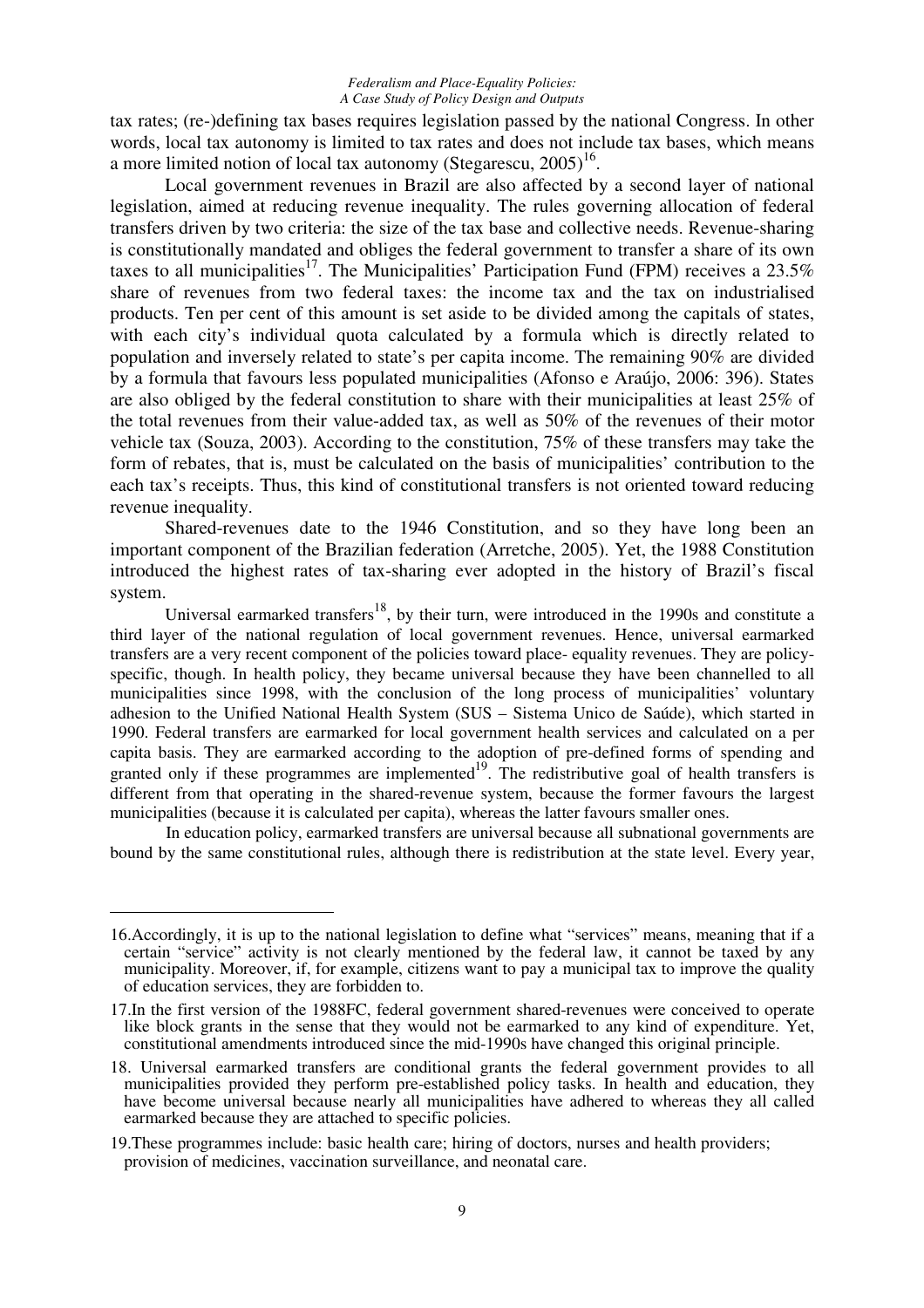20% of state and municipal revenues are automatically retained in a state-level fund<sup>20</sup>. Within each state, revenues are redistributed among state and municipal governments according to the number of school slots offered yearly. Differently from the policies described so far, these earmarked transfers are not calculated either on a population basis or according to redistributive goals, but rather transfers entitlement is linked to slot provision (Oliveira, 2001; Vazquez, 2003).

Note that neither equalisation system – neither constitutional nor earmarked ones – provides transfers to municipalities that are integrated into official metropolitan regions. Those capitals of states that happen to be the central municipalities of their MRs receive revenues from the capitals' 10% share of the FPM. Yet, they are entitled to because they are capitals of states and not because they play a central role in their surrounding network of municipalities.

## *3.1.1. Inequality-reduction effects*

Available data allows us to measure the impact of these national policies on local government revenues. Graph 3 presents information on sources of local government revenues from 1996 to 2006. As can be seen, shared revenues and universal earmarked transfers have a great impact on municipal revenues, since on average self-generated revenues represent only a small share of their budgets, whereas constitutional transfers add a substantial amount of revenues.

Graph 4 presents the Gini coefficients on local per capita revenues by source from 1996 to 2006.<sup>21</sup> The axis "y' presents the Gini values according to different revenue sources. It shows that revenue inequality among Brazilian municipalities would be much greater if they were to rely solely on their self-generated tax receipts. Transfers have a great impact in reducing revenue inequality. In the absence of shared-revenues and universal earmarked transfers, municipalities' revenues would be highly unequal. Local self-generated taxes display by far and systematically the highest coefficient values: 0.527 in 2006, in spite of a slightly falling trajectory from 2000 on. Yet, there is a sharp reduction in revenue inequality once shared-revenues (from the federal government and state governments toward municipalities) are added to local self-generated revenues. When all Brazilian municipalities are considered, the Gini coefficient for self-generated + constitutional transfer revenue falls to around 0.320. Universal earmarked transfers, by their turn, had a small additional inequalityreduction effect once they came into effect in 1998.

Graph  $5^{22}$  and graph 6 show data about total revenues – that is, all transfers plus self-generated taxes – according to city population<sup>23</sup>. Given the huge variation in population size among Brazilian municipalities – from 800 citizens to 11 million inhabitants –, the data had to be separated into two graphs. Graph 5 displays information about municipalities whose population is above 100,000, whereas graph 6 presents data about the remaining ones, that is, with population below 100,000. Graphs clearly show that the Brazilian system of place equality favours less populated cities. After transfers, the larger the municipality, the smaller its per capita budget tends to be.

Note that the fact that the relationship between municipality size and total revenues is highly curvilinear is very interesting, since it reveals there is a relatively small part of the curve where most of the effect is concentrated, particularly cities with population below 20,000. In fact, as the per capita values on the axis "y" of both graphs show, in spite of the inequality-reduction effects produced by transfers, there is still significant variation in the per capita spending capacities of municipalities, which is negatively related to size.

<sup>20.</sup> In fact, there are 27 state-level funds. From 1998 to 2006, earmarking to education involved 15% of state and municipal-level governments. In 2006, a constitutional amendment increased this share to 20%.

<sup>21.</sup>N varied between a minimum of 4,257 municipalities in 1996 and a maximum of 5,285 in 2001, out of 5,564 municipalities.

<sup>22.</sup> Two outliers have been taken out: Sao Paulo (11 million) and Rio de Janeiro (6 million).

<sup>23.</sup> Thanks to Tiago Peixoto the suggestion of presenting this data this way.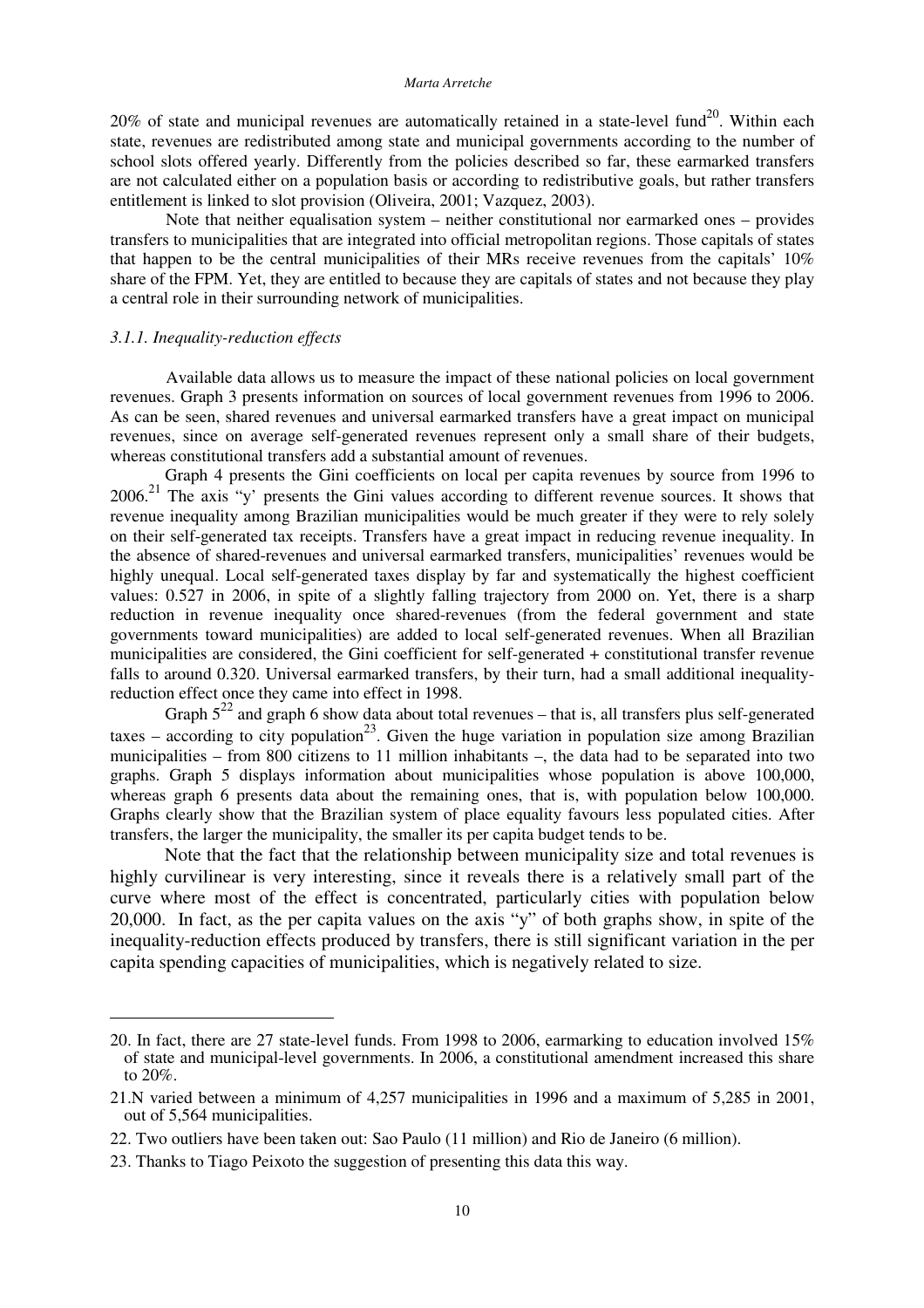Indeed, as graph 7 shows, within metropolitan regions, transfers end up increasing revenueinequality. Although the gap in inequality indexes – before and after transfers – is not so huge as those involving all municipalities (see graph 4), the fact that transfers favour mostly smaller municipalities implies that the per capita revenues of central and larger cities tend to be even comparatively smaller after revenue inequality-reduction policy takes place.

In short, the spending capacities of Brazilian municipalities — and, by extension, their capacity to deliver public policies — would be highly unequal were it not for the national policies towards revenue place-equality, namely shared revenues (in particular, federal transfers) and universal earmarked transfers. Shared revenues have had a much more significant effect on inequality reduction. But less populated municipalities are mostly favoured by the Brazilian regime of place equality, as a result of the constitutional formula through which federal transfers are distributed. In other words, the spending capacity of Brazilian municipalities is less an outcome of the redistributive role performed by the federal government and more an outcome of policy distributive rules.

## *3.2. National Policies towards Local Government Expenditures*

Constitutional rules that earmark subnational governments' revenues to specific policies are a main component of national policies toward place inequality. They limit the decision-making autonomy of local governments regarding spending in redistributive policy areas, namely education and health. This kind of constitutional mandate may be quite rare in cross-national perspective, since it is not mentioned by different comparative studies measuring decentralized governance and national supervision (like Stegarescu 2005 and Sellers and Lidström 2007).

These rules, though, are not an entirely new component of the federal regulation of local government finances in Brazil. In fact, binding local government revenues by means of constitutional mandates was first adopted by the 1946 Constitution, which earmarked a small share of local government resources to development policies (Arretche, 2005). Moreover, the 1988 Constitution had already obliged subnational governments to spend 25% of their revenues on education, updating former constitutional rules.

Therefore, the novelty of the rules implemented in the 1990s relates both to policy areas selected and to rates of revenue binding. As mentioned above, at least 40% of local government revenues must be addressed to redistributive policies. In education policy, a constitutional rule had obliged states and municipalities to spend at least 15% of their revenues on primary education from 1998 to 2006. In 2006, this earmarking rate was elevated to 20%. In addition, 60% of such expenditure should be used entirely to pay teachers actually teaching. As for the health policy, a constitutional rule has obliged municipalities and states to spend, respectively, at least 15% and 12% of their total revenues on health since 2000.

In short, national regulation of local government affairs on the expenditure-side is policyspecific. In the domain of housing, urban infrastructure and transport), national regulation is rather limited, except for those programmes in which local governments employ federal grants to build popular housing and sanitation systems. These are neither universal nor frequent, though. Municipalities also have a high level of discretion regarding culture, recreation and sports policies. Nevertheless, in the domain of redistributive policies (health and education), the expenditure decisions of local governments are quite limited both by universal earmarked transfers and constitutional rules earmarking their expenditures. Their decision-making autonomy is even more limited regarding the delivery of health services, since the federal government health ministry's transfers are targeted to specific programmes.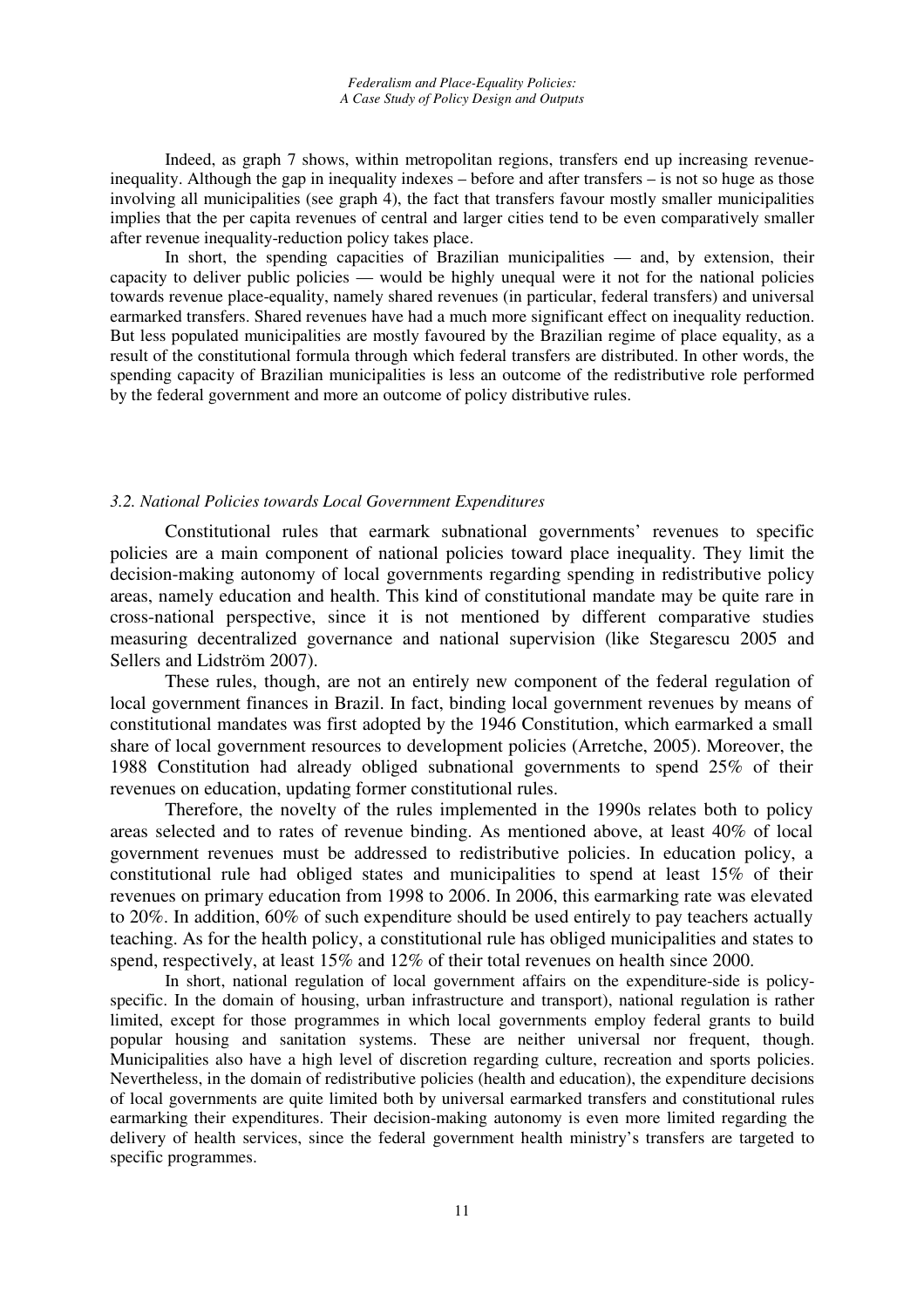Therefore, policies implemented by local governments can be divided into two types:

(a) regulated: those in which the federal-level legislation defines a national framework and those toward which the constitution earmarks local governments revenues (health and education);

(b) non-regulated, that is, those which local governments are much less regulated by federal legislation (housing, urban infrastructure, and public transportation).

# *4. Local government expenditure priorities and inequality*

So far, the main contours of Brazil policies toward place equality have been presented. Shared revenues and universal earmarked transfers increase local government revenues and substantially reduce revenue inequality, even as they favour mostly smaller municipalities. Moreover, although politically autonomous, municipalities are bound by constitutional mandates to spend their current budgets on health and education.

Do these policies affect local government spending decisions? Do they reduce spatial inequality in the provision of public services? Available data allows us to measure the effect of these national rules on local government policy priorities.

First, Brazilian municipalities give more priority to redistributive policies than to infrastructure policies, namely housing, urban development, and transportation. Graph 8 shows a boxplot displaying the share of redistributive (education + health<sup>24</sup>) expenditures over total expenditures for all municipalities for 1996-2006. Graph 9 presents a box-plot of the share of infrastructure (housing + urban development + public transport<sup>25</sup>) expenditures over total expenditures for all municipalities during the same period. As can be seen, the median for development policies is below 20%,<sup>26</sup> whereas it is around  $50\%^{27}$  for redistributive policies.

Note in both graphs that the introduction of earmarked transfers toward redistributive policies in 1998 has had a substitution effect on local government policy priorities. The participation of education and health expenditures on total outlays started a slope increase while development spending gently declined. Therefore, it seems clear that the federal regulation entails a mechanism that clearly affects local governments' spending decisions. Municipalities clearly give priority to regulated policies, whereas this decision implies lower priority given to non-regulated policies, in spite of the fact that municipal governments are in charge of implementing both policies.

On the other hand, as can be seen in graphs 8 and 9, there is also a good deal of variation within these similar patterns of policy priorities. Although half of all municipalities spend around 50% of their revenues on redistributive policies – since this box is quite small - there is also a good deal of variance, given that 25% of them spend much more than 50%, and 25% of them seem to spend less than constitutional mandates oblige them to. A similar pattern can be seen regarding infrastructure policies. Although half of the municipalities

<sup>24.</sup>The indicator for redistributive policies is a proxy, for it was only from 2002 on that the official publication of municipal expenditures began to disaggregate education from culture and health from sanitation. Hence, expenditures on education include culture whereas health spending includes sanitation as well. This procedure was adopted to allow the comparison between two periods: before and after 1998, the point in time when the earmarking of redistributive policies was introduced. Furthermore, spending on culture is very small, and so it has little effect on education expenditure values. In health policy, though, the very fact that sanitation expenditures are included might affect expenditure levels.

<sup>25.</sup>This indicator of infrastructure policies is also a proxy, for popular housing is included in urban infrastructure expenditures.

<sup>26.</sup>At the top end, above 40%, the number of outliers varies between 24 (in 1996) and 67 (in 2001).

<sup>27.</sup>At the bottom end, below 25%, the number of outliers varies between 19 (in 2006) and 48 (in 2001). At the top end, above 70%, the number of outliers varies between 7 (in 2002) and 40 (in 1999).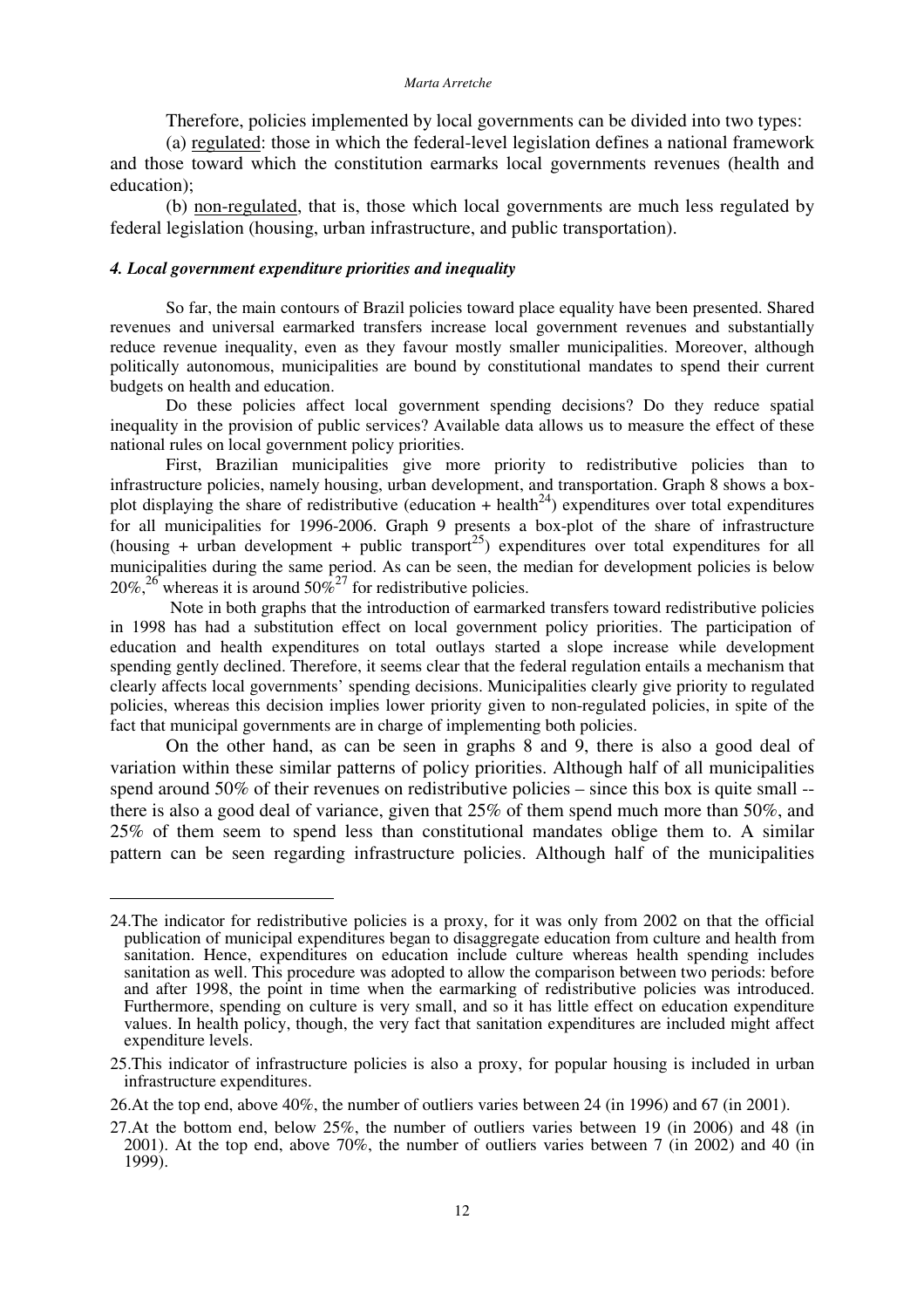spend less than 20% of their total revenue on these policies, there is a good deal of variance, either by spending more than the median or spending much less.

Therefore, the regulatory role performed by the federal government pushes toward uniformity or place-equality whereas local governments' possibility of taking another path pushes toward diversity or place-inequality. As a result, a sort of "bounded inequality" seems to be highly probable in contexts which combine centralized decision-making along with decentralization of policy-making in federal states.

Additionally, regulated and non-regulated policies display different patterns of place inequality. Graph 10 presents data about the Gini coefficients of local government per capita expenditures on these selected policies for 1996-2006. It reveals that development policies (housing, public transport and urban infrastructure), in which central government supervision is low and local governments exert their policy competencies with great autonomy, display the highest indexes, indicating that inequality in per capita spending on these policies is very high among Brazilian municipalities. In contrast, redistributive policies (education and health), in which the level of central government supervision is high and local governments' expenditure decision-making is limited, display much lower Gini coefficients. In fact, expenditure inequality on public transport has indeed increased throughout the period, while inequality on urban infrastructure spending remained high and stable.

Education and health policies do not only display the lowest Gini coefficient values. In fact, in both policy areas, these indexes declined from 1998 on. In health, the Gini coefficient displayed yet another reduction in 2000. The decline of the two curves coincides in time with the introduction of both universal earmarked transfers and the constitutional earmarking of local government revenues, which, as we have seen, are addressed at both education and health.

Therefore, place-inequality in public expenditures is policy-specific. It is higher in non-regulated policies and lower in regulated ones. This outcome is the result of the juxtaposition of two mechanisms. First, it is a result of the place-inequality-reducing role of both constitutional and conditional transfers on municipalities' revenue-side. Second, this outcome is a result of the federal-level regulation of local government spending. While constitutional and conditional transfers impact local governments' revenues, regulated policies affect local government's spending decisions. Therefore, given that central-level regulation channels a great portion of local government revenues toward health and education, it ends up also affecting the overall pattern of spending, because fewer resources are thus available to spend on infrastructure policies.

However, as we have seen, the redistributive role performed by transfers tends to favor mostly smaller municipalities, which means that larger municipalities tend to get fewer per capita revenues. Therefore, similar patterns of policy-spending priorities – that is, a similar expenditure share on a given policy – imply significant variation in per capita expenditures. As a result, given that large MR's municipalities end up with fewer per capita revenues, their capacity to assist poorer populations' needs tends to be weaker than that of smaller municipalities. In other words, even though central or large MR's municipalities give high priority to redistributive policies, they will still tend to spend less than small municipalities. This outcome is a result of the rules governing place-inequality reduction on the revenue-side. Given that regulation of local government's expenditures is universal, that is, it applies equally to all municipalities, it tends to reflect the place-inequality outcomes on the revenue-side.

# **5.** *Conclusions*

There does indeed seem to be a trade-off between place-equality and local governments' full discretion in policy-making. The redistributive role performed by the federal government appears to be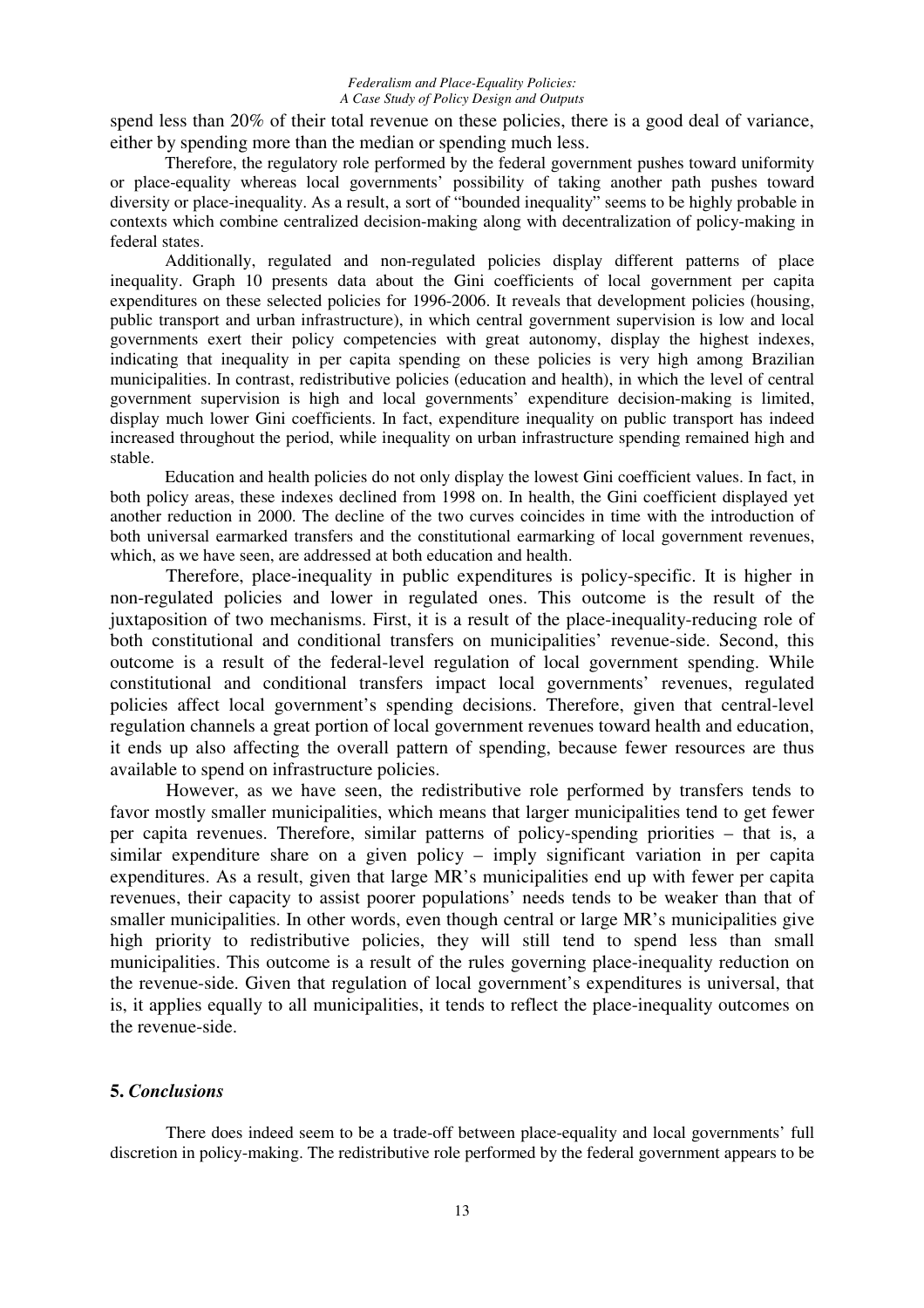a condition to reduce revenue inequality among jurisdictions and provide them the means to deliver public services. As we have seen, in the absence of upper-level transfers, Brazilian municipalities' capacity to provide social services would be highly unequal. Additionally, regulation by upper-level governments seems to be a condition to bind independent subunits around a given national goal, whatever this may be. The expenditure pattern of Brazilian local governments -- that is, high priority and low inequality in regulated policies along with low priority and high inequality in non-regulated ones – clearly shows the impact of federal regulation on lower-level government affairs.

This is not necessarily a zero-sum game, though, because each level of government has distinct roles. While the center binds local governments to certain policy goals by means of its regulatory authority, local governments still retain authority over policy-making. Moreover, their political autonomy entails the possibility of disagreement. As a result, even under central regulation, there is still room for local decisions, derived either from political autonomy or from discretion associated with policy-making. Instead of a zero-sum game, the combination of upper-level regulation with the possibility of disagreement at the lower-level entails a sort of bounded disagreement, that is, the extent of disagreement tends to be constrained by central regulation whereas the possibility of disagreement explains variation. Upper-level regulation pushes toward place-uniformity while local government autonomy pushes toward place-variation.

The Brazilian case provides evidence that local government policy priorities can be highly predictable under systems of central-local relations that entitle the centre to regulate local policies, even in polities which guarantee political autonomy to local governments. If central governments bind local/regional governments to redistributive policies by means of constitutional provisions or conditional grants, the expected "race to the bottom on social expenditures" a federal state would be expected to entail does not necessarily follow.

As a result, bounded place-inequality tends to be a probable outcome. That is, inequality among jurisdictions regarding the public services they provide to their citizens tends to vary within certain boundaries, within certain bounded intervals. Bounded place-inequality therefore is a probable outcome in contexts where both central-led regulation and the possibility of local disagreement are combined.

Interpreting policies toward place-equality as pork, though, tends to underevaluate their nature, origins, and outcomes. As for their origins, the kind of policies this study examined are associated with the achievement of national goals, be it economic development or social rights. Indeed, they are a core institution of Brazil's state-building process, much like other federations such as Germany and Austria. In order to achieve national goals, placeinequality reduction policies have long been attached to constitutional rules aimed at binding current and future heads of local governments. Instead of freeing them to please their constituencies at will, federal regulations are aimed at limiting their room to spend their own revenues according to short-minded concerns. Hence, regulated policies reflect central-level authority to guarantee that local government revenues will indeed be addressed to accomplish specific policy goals. Therefore, place-equality policies usually restrict the full discretion of local governments regarding the allocation of the grants they receive.

What then, are the driving forces behind centralizing decision-making? Why do certain federal states entitle the federal government to legislate over lower-level government policies? Although centralization of authority is taken for granted in unitary states, it has only recently been acknowledged in comparative studies of federalism. Territorial identity – namely, a shared sense of belonging to a national community – has been accounted for as a powerful reason for citizens to give support to political institutions that create conditions for public goods to be provided as a matter of national rights. As a result, it appears that, as far as this commitment is preserved, federations tend to depart from the Tieboutian view of the world.

This paper argues that, besides territorial identity, mistrust in local elites can also play a role in the centralization of decision-making authority within nation-states. Deeply rooted concerns regarding local politicians' will to cooperate with a given national goal create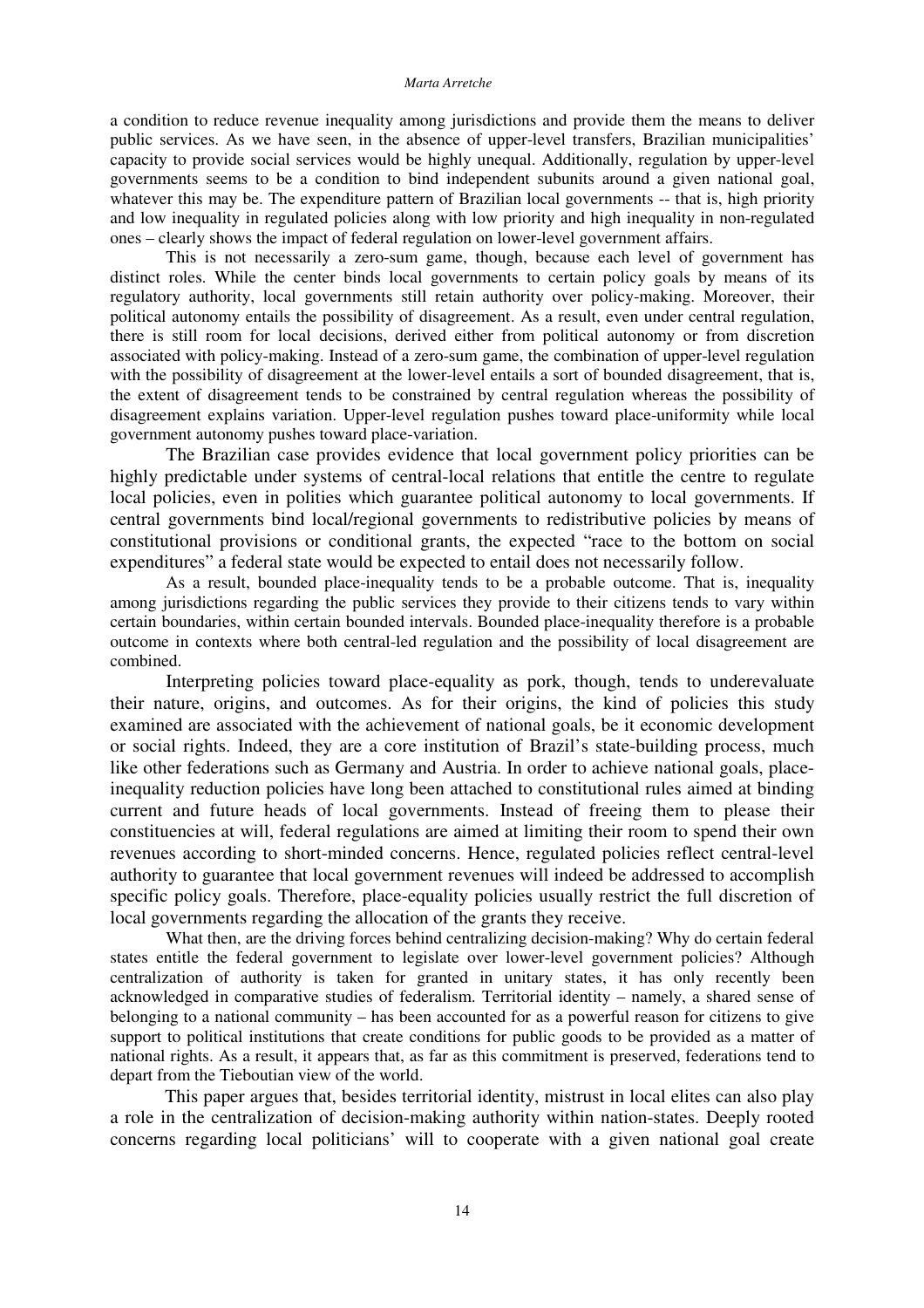powerful incentives to limit lower-level governments' decision-making autonomy, although it may be compatible with attributing local governments' policy-making competences. In such conditions, it is possible that vertical arrangements will emerge that combine the centralization of decision-making with the decentralization of policy-making. Again, this is not a zero-sum game, since each level of government is entitled to some share of political authority, although in different roles.

Yet the actual effects of policies toward place-equality on the spatial distribution of social services critically depend on policy rules. This paper provided evidence that understanding place-inequality reduction requires that we look not only at central-local relations, but also that we closely analyze the rules governing place-inequality compensation, since redistributive policies do not always necessarily transfer income from the wealthiest toward the needy.

As we saw, the redistributive impact of policies toward place equality is critically dependent on the understanding of what need means. In the Brazilian case, current rules of revenue compensation are based on the notion that the neediest populations are concentrated on small cities, whereas in fact they are concentrated in the large and central cities of metropolitan areas. Mechanisms to compensate revenue inequality among places protect small cities, leaving uncovered those cities where the poor are concentrated. Once sharedrevenues are added to self-generated local taxes, they favour mostly small cities and so, large and central cities of metropolitan areas end up with lower per capita budgets.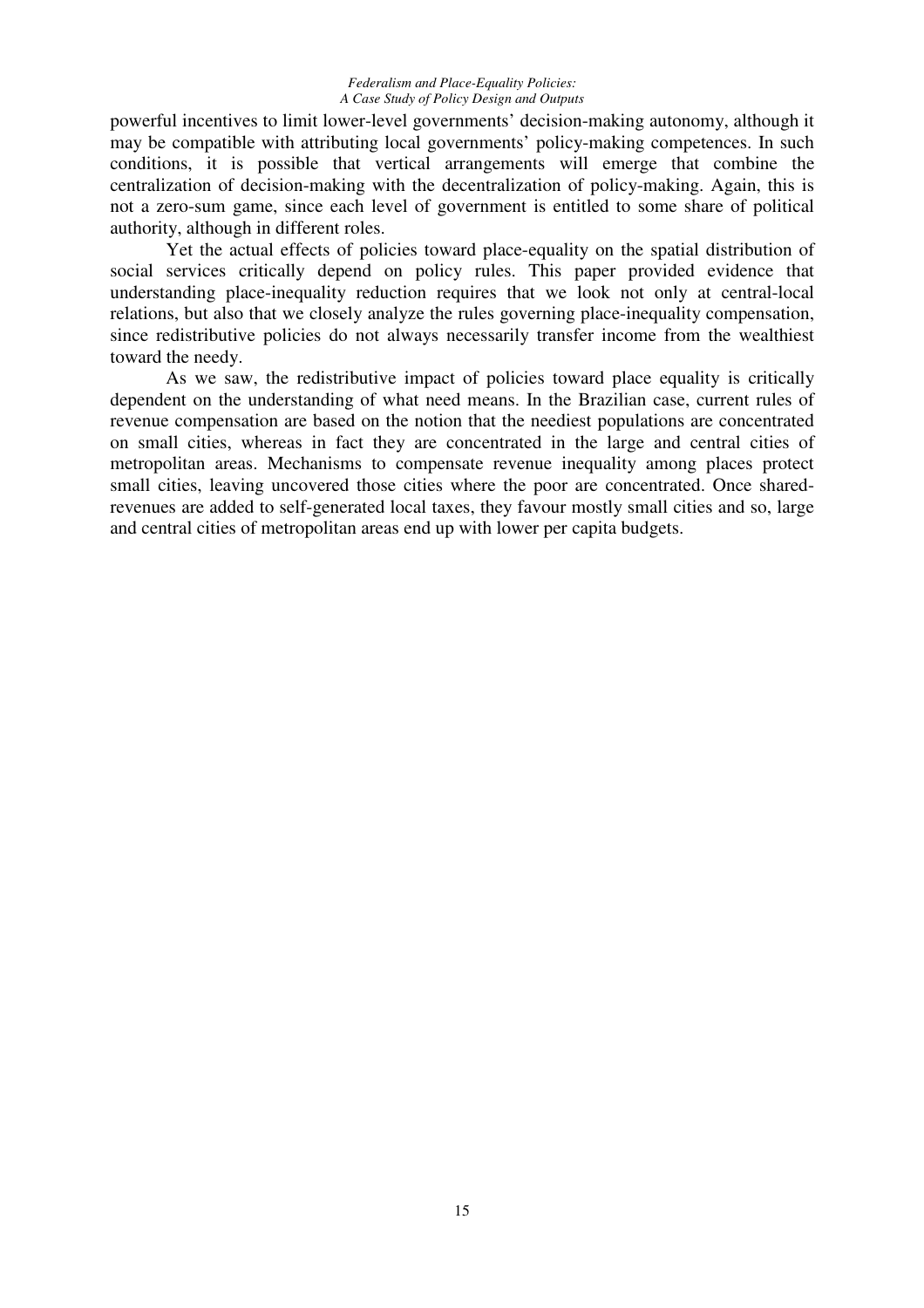# **References**

- Afonso, José Roberto Rodrigues and Erika Amorim Araújo (2006). "Local Government Organization and Finance: Brazil", in: Shah, Anwar (ed.) (2006). *Local Governance in Developing Countries.* Washington: The World Bank.
- Almeida, Maria Hermínia Tavares de (2005). "Recentralizando a federação?". *Revista de Sociologia e Política*, 24: 29-40.
- Arretche, Marta (2005). "Quem taxa e quem gasta: a barganha federativa na federação brasileira", in: *Revista de Sociologia e Política*, no. 24: 69-86.
- Arretche, Marta (2007). "The Veto Power of territorial governments in Brazil: political institutions and representatives voting behaviour", in: *Brazilian Political Science Review*, 2: 40-73.
- Arretche, Marta and Vazquez, Daniel (2007). "Public Finances in Brazil". Presentation at the II Workshop of the International Advisory Committee. São Paulo, 18th of December 2007.
- Banting, Keith and Stan Corbett (2002). "Health Policy and Federalism: an introduction", in: Banting, Keith and Stan Corbett (ed.) (2002). *Health Policy and Federalism: A Comparative Perspective on Multi-level Governance.* Queen's University: Institute of Intergovernmental relations.
- Banting, Keith (2006). Social Citizenship and Federalism: Is a Federal State a contradiction in terms?", in: Greer, Scott (ed.) (2006). *Territory, Democracy, and Justice. Regionalism and Federalism in Western Democracies.* London: Pallgrave Macmillan. P. 44-66.
- Buchanan, James M. (1995) "Federalism as an Ideal Political Order and an Objective for Constitutional Reform" *Publius*, Vol. 25, No. 2 (Spring), pp. 19-27.
- Carvalho, José Murilo (2001). Cidadania no Brasil. São Paulo, Civilização Brasileira.
- Colomer, Josep. M. ((1998). "The Spanish 'State of autonomies': Non-institutional federalism", *West European Politics,* 21(4): 40-52.
- Desposato, Scott and Ethan Scheiner (2008). "Governmental Centralization and Party Affiliation: Legislators Strategies in Brazil and Japan", *American Political Science Review*, 102(4), november: 509-24.
- Esping-andersen, G. (1985). *Politics agains Markets.* Princeton: Princeton University Press.
- Esping-andersen, G. (1990). *The Three Worlds of Welfare Capitalism.* Princeton: Princeton University Press.
- Garman, C.; Haggard, S.; amd Willis, E. (2001). "Fiscal Decentralization: A Political Theory with Latin American Cases", *World Politics,* 53 (January): 205-236. r
- Greer, Scott (ed.) (2006). *Territory, Democracy, and Justice. Regionalism and Federalism in Western Democracies.* London: Pallgrave Macmillan.
- Immergut, Ellen M. (1992). *Health politics : interests and institutions in Western Europe*. Cambridge [England] ; New York, NY, USA : Cambridge University Press.
- Instituto Brasileiro de Geografia e Estatística (2005). Research on the Municipalities Information.
- Jeffery, Charles (2006). "Devolution and Social Citizenship: Which Society, Whose Citizenship?", in: Greer, Scott (ed.) (2006). *Territory, Democracy, and Justice. Regionalism and Federalism in Western Democracies.* London: Pallgrave Macmillan. P. 67-91.
- Jeffery, Charles (2008). "Devolution in the United Kingdom: Problems of Piecemeal Approach to Constitutional Change", in: *Publius: The Journal of Federalism.* P 1-25.
- Manow, Philip (2005). "Germany: co-operative federalism and the overgrazing of the fiscal commons", in: Obinger, Herbert; Stephan Leibfried and Francis Castles. (ed.) (2005). *Federalism and the Welfare State. New World and European Experiences.* Cambridge: Cambridge University Press.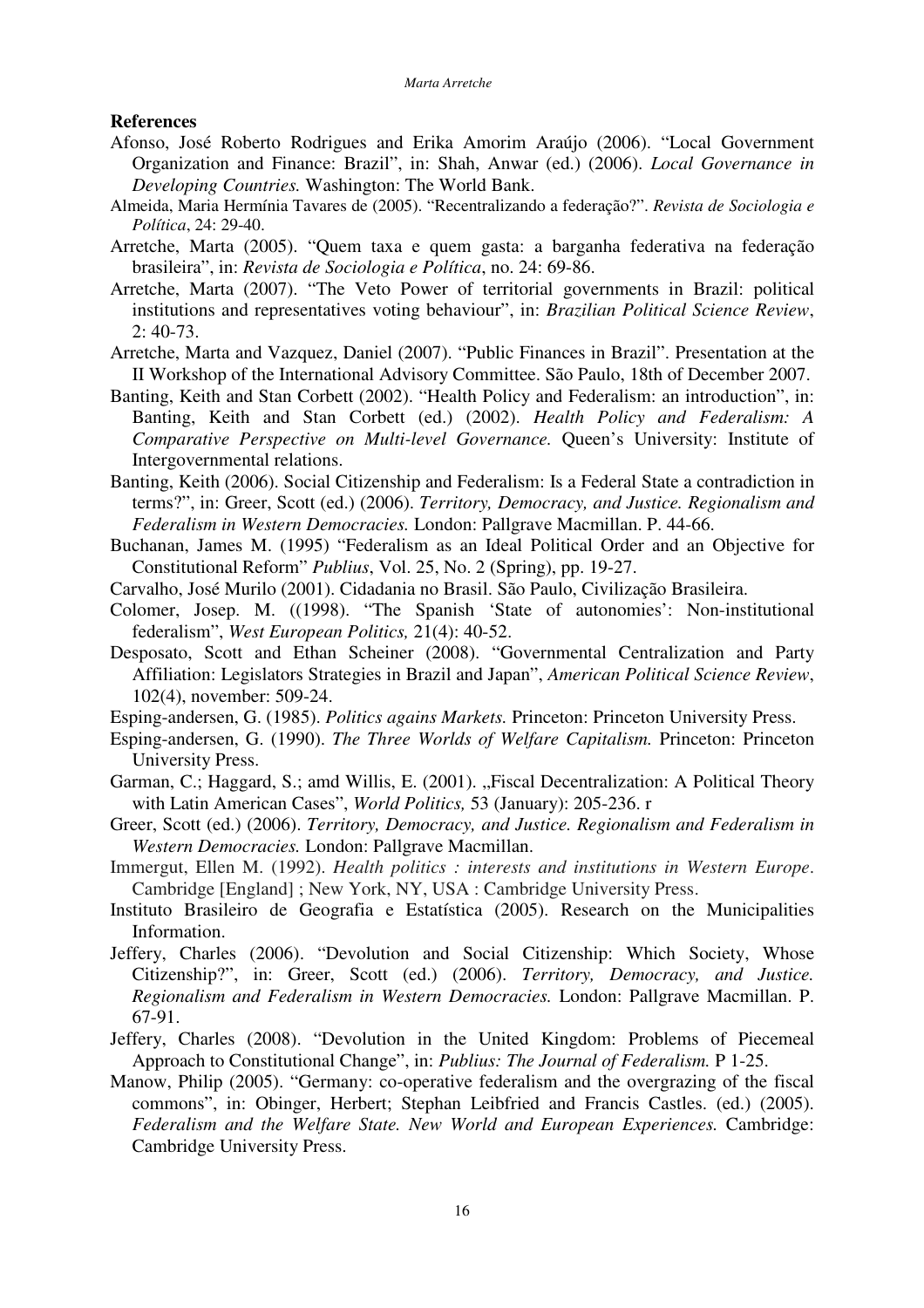Mota, Carlos Guilherme (Org.) (1982). *Brasil em Perspectiva*. São Paulo: DIFEL. v. 1.

- Obinger, Herbert (2005). "Austria: strong parties in a weak federal polity", in: Obinger, Herbert; Stephan Leibfried and Francis Castles. (ed.) (2005). *Federalism and the Welfare State. New World and European Experiences.* Cambridge: Cambridge University Press.
- Obinger, Herbert; Stephan Leibfried and Francis Castles. (ed.) (2005). *Federalism and the Welfare State. New World and European Experiences.* Cambridge: Cambridge University Press.
- Ojima, Ricardo (2007). "Dimensoes da Urbanizacao dispersa e uma proposta metodologica para estudos comparativos", *Revista Brasileira de Estudos Populacionais,* 24(2): 277-300.
- Oliveira, Fabrício Augusto (2001). *FUNDEF e Saúde: duas experiências (virtuosas?) de descentralização.* Research report. Project: Fiscal Decentralization and Intergovernmental Financial Cooperation. EBAP/Konrad Adenauer Stiftung.
- Peterson, Paul (1995). *The Price of Federalism.* Washington D.C.: Brookings Institution.
- Pierson, Paul (1995). "Fragmented Welfare States: Federal Institutions and the Development of Social Policies." *Governance: An International Journal of Policy and Administration.* 8(4): 449-78.
- Razin, Eran (2007). "Introduction: Deconcentration of economic activities within metropolitan regions: A qualitative framework fro cross-national comparison, in: Razin, Eran et al. (eds.) (2007). *Employment Deconcentration in European Metropolitan Areas.*
- Rodden, Jonathan (2004). "Comparative Federalism and Decentralization: on meaning and measurement", *Comparative Politics*, 36(4): 481-500.
- Sellers, Jefferey M. and Anders Lidström (2007). "Decentralization, Local Government, and the Welfare State", *Governance,* 20(4): 609-32.
- Stegarescu, Dan (2005). "Public Sector Decentralisation: Measurement Concepts and Recent International Trends", *Fiscal Studies*, 26(3): 301-33.8
- Shah, Anwar (ed.) (2006). *Local Governance in Developing Countries.* Washington: The World Bank.
- Souza, Celina (2003). *Brazil's System of Local Government, Local Finance, and Intergovernmental Relations*. Paper prepared for the research project Building Municipal Capacity for Finance Budgeting. School of Public Policy, University of Birmingham, UK.
- Tiebout, Charles (1956). «A Pure Theory of Local Expenditures», *The Journal of Political Economy*, Vol. 64, No. 5 (Oct., 1956), pp. 416-424
- Vazquez, Daniel Arias (2003). *Educação, Descentralização e Desequilíbrios Regionais: os impactos do FUNDEF.* Master's dissertation: Institute of Economics, UNICAMP (University of Campinas).
- Weaver, K.R. & Rockman, B (1993). *Do institutions matter?* Washington: Brookings Institutions.
- Weingast, Barry R. (1995). "The Economic Role of Political Institutions: Market-Preserving Federalism and Economic Development", in: *Journal of Law, Economics, & Organization*, Vol. 11, No. 1 (April), pp. 1-31
- Wildavsky, Aaron (1984). "Federalism means inequality: Geometry, Political Sociology, and Political Culture", in: Golembiewski, Robert T. and Aaron Wildavsky (ed.) (1984). *The Costs of Federalism.* New Brunswick/London: Transaction Books. p. 55-69.
- Ziblatt, Daniel (2006). *Structuring the state: the formation of Italy and Germany and the puzzle of federalism.* Princeton: Princeton University Press.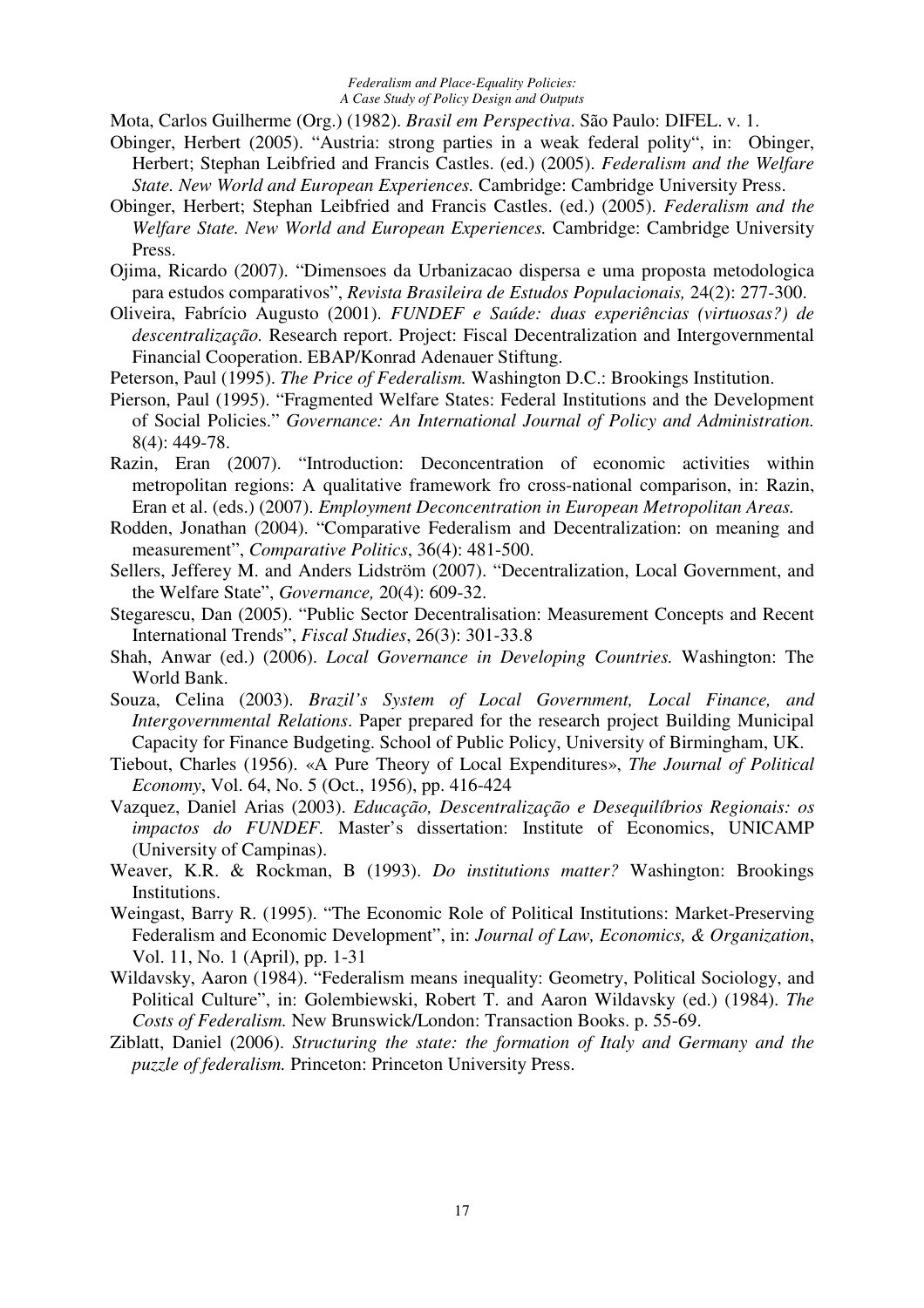

Graph 1 Poverty Concentration in Metropolitan Areas Brazil - 2000

Graph 2 Poverty Concentration in Metropolitan Areas Brazil - 2000



Source: CEM's Municipalities Information Database.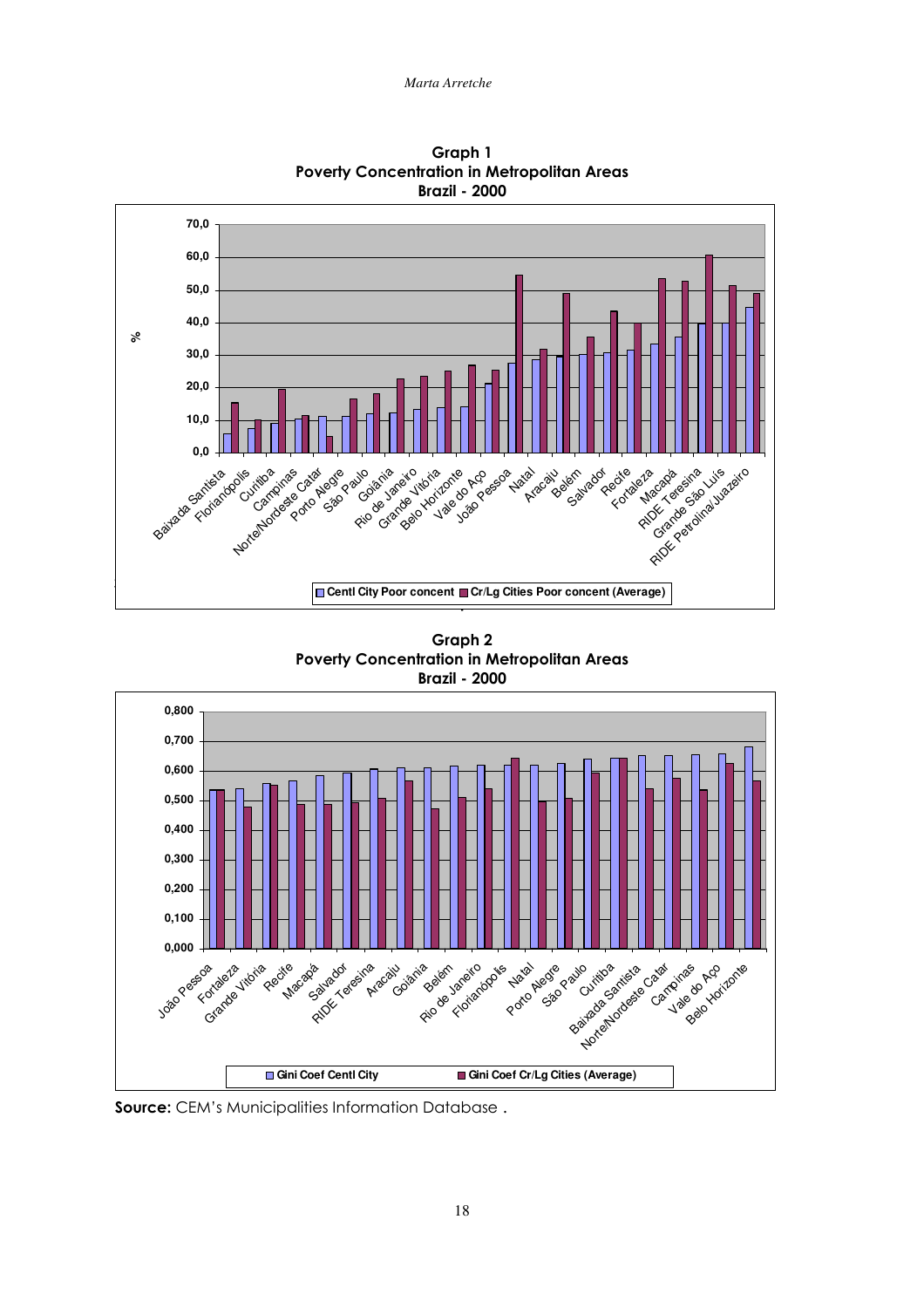

**Source:** CEM's Municipalities Information Database.

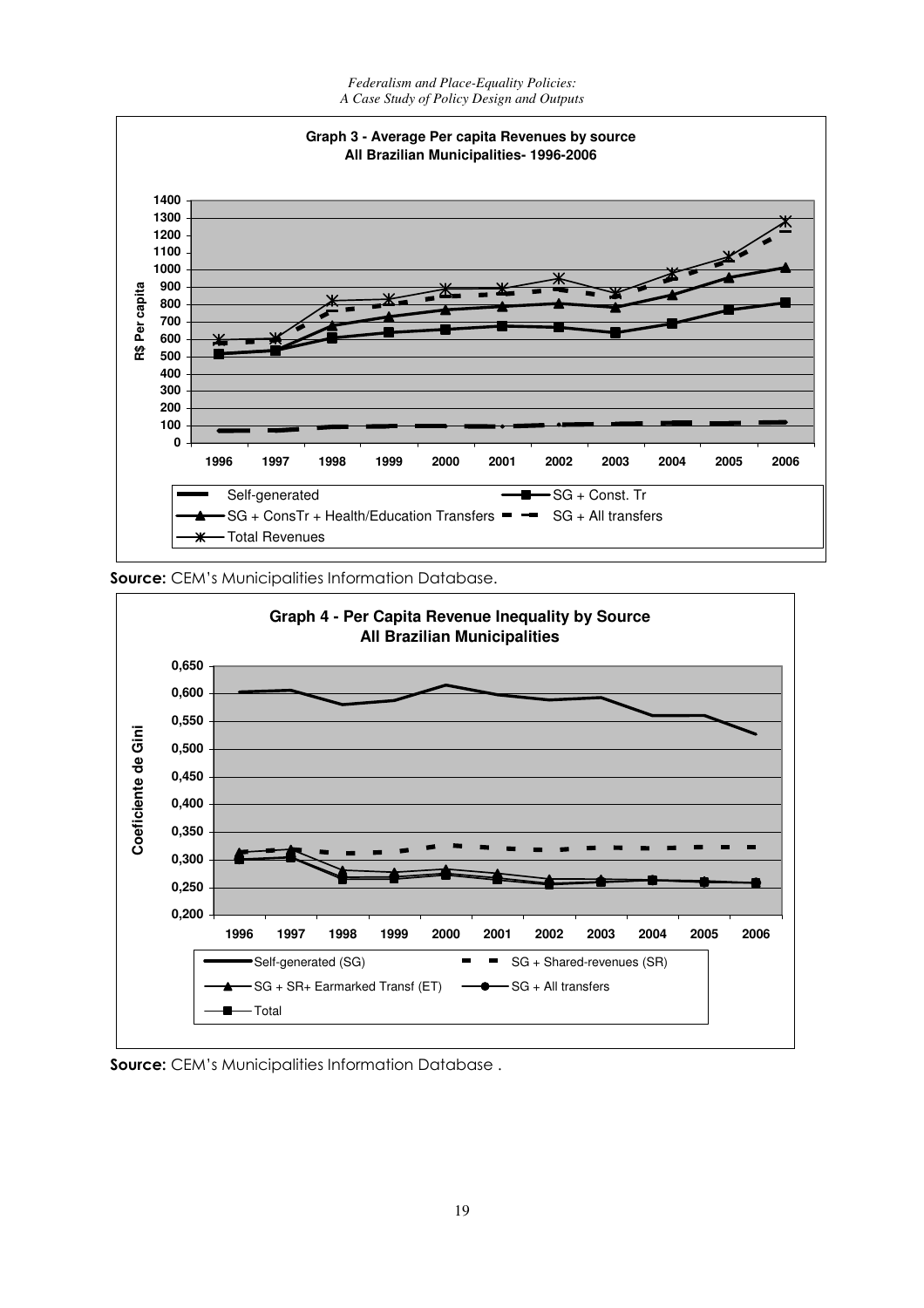

Graph 5 - Per Capita Total Revenues by Municipality Population Municipalities above 100.000 inhabitants - 2006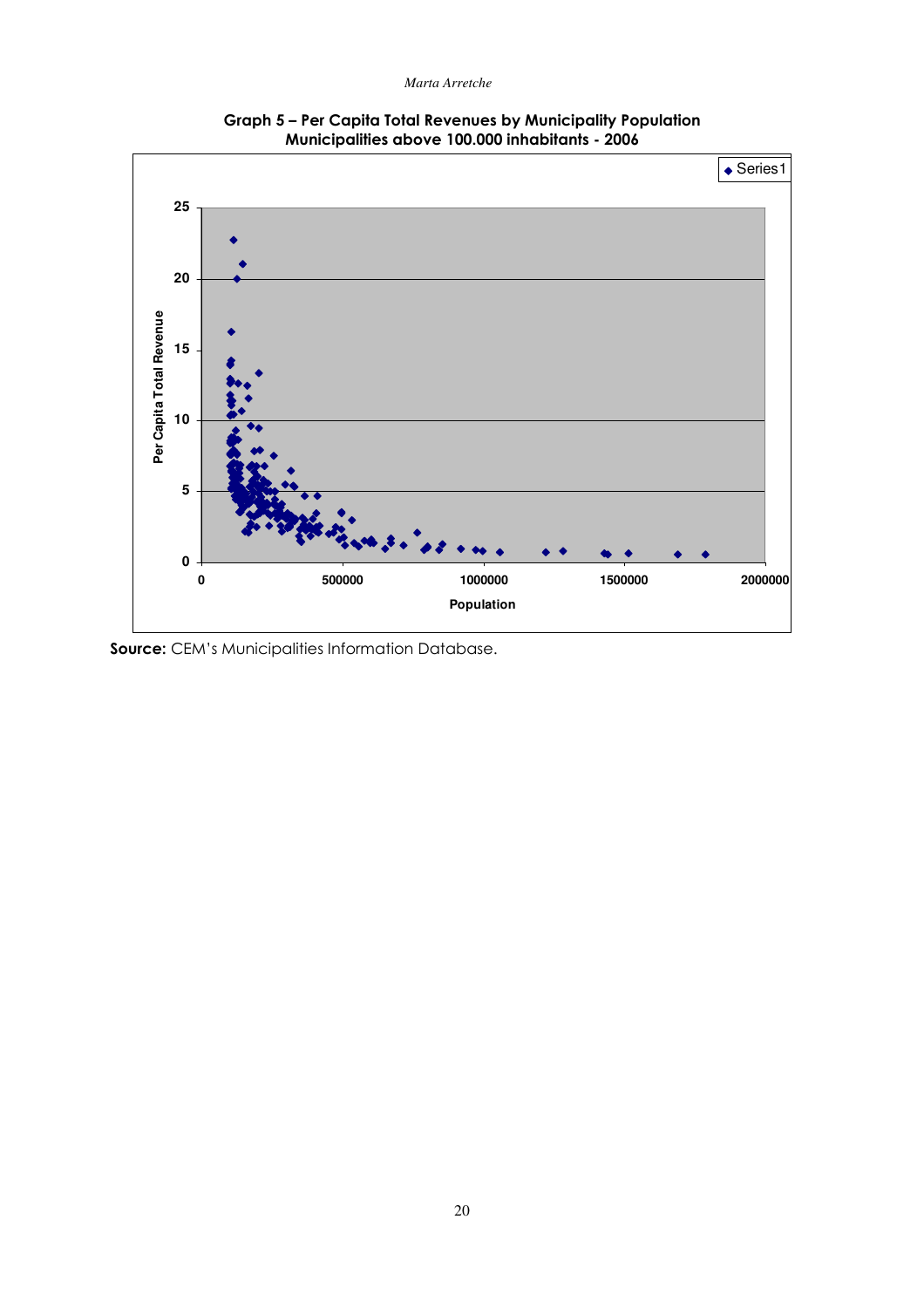

# Graph 6 - Per Capita Total Revenues by Municipality Population Municipalities between 800 and 100.000 inhabitants - 2006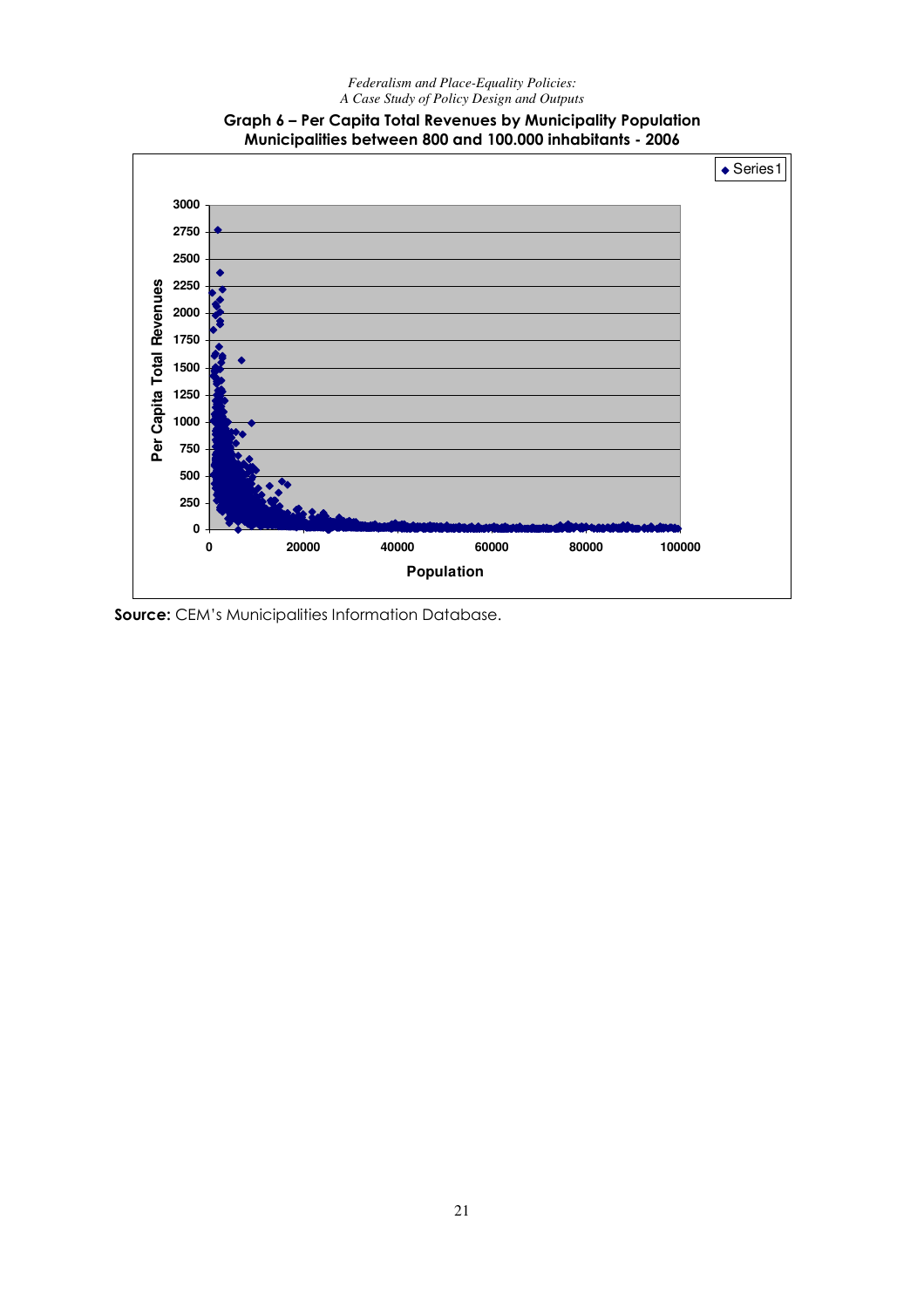

**Graph 7 - Per Capita Revenue Inequality by Source** Metropolitan Regions - 2004-6(Average)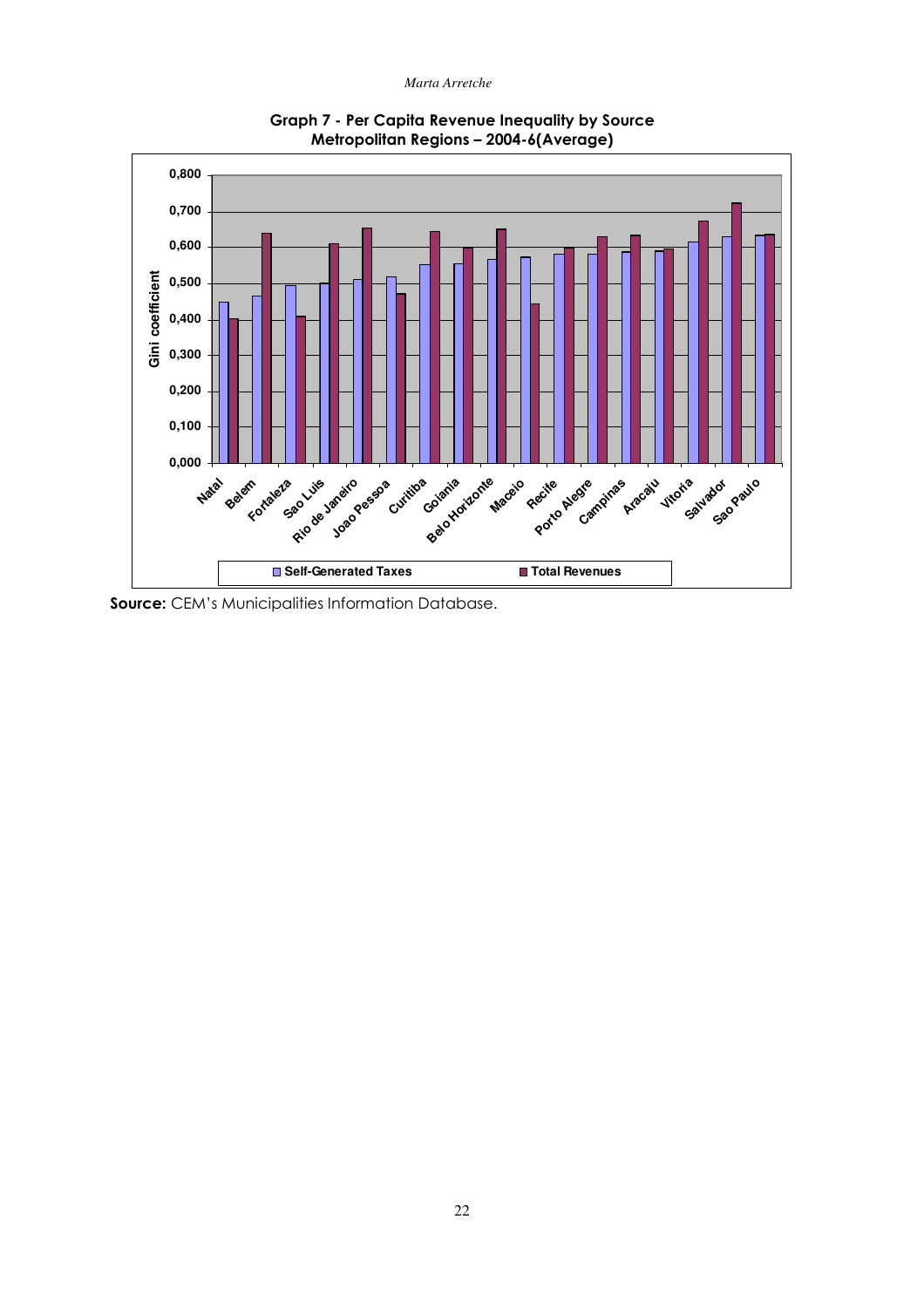

Graph 8 All Municipalities' share of redistributive expenditures Brazil - 1996-2006

 $\frac{1}{2}$ 

<sup>%</sup>SauEdu98 %SauEdu97 %SauEdu98 %SauEdu99 %SauEdu01 %SauEdu01 %SauEdu02 %SauEdu03 %SauEdu05 %SauEdu06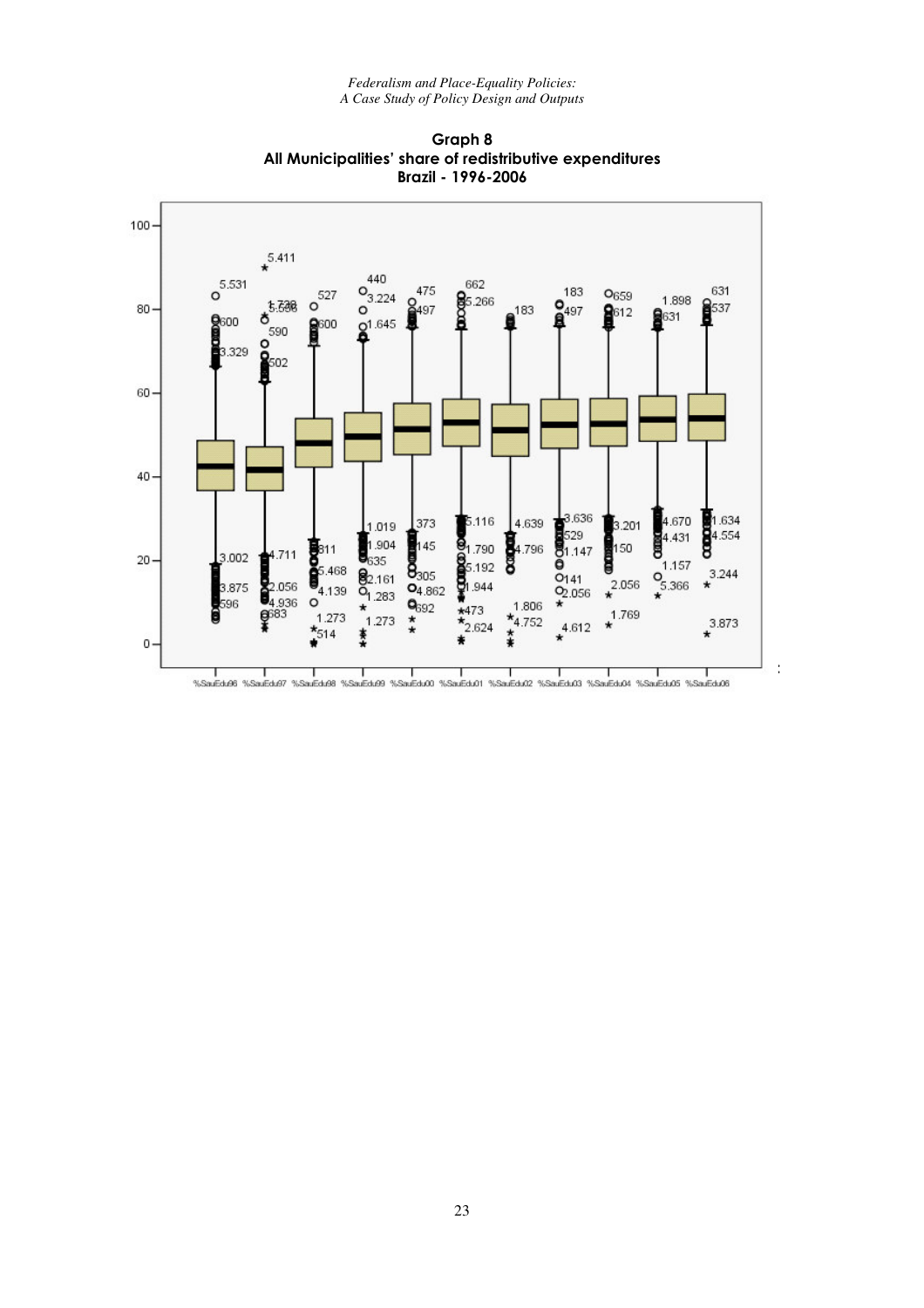

Graph 9 All Municipalities' share of development expenditures Brazil - 1996-2006